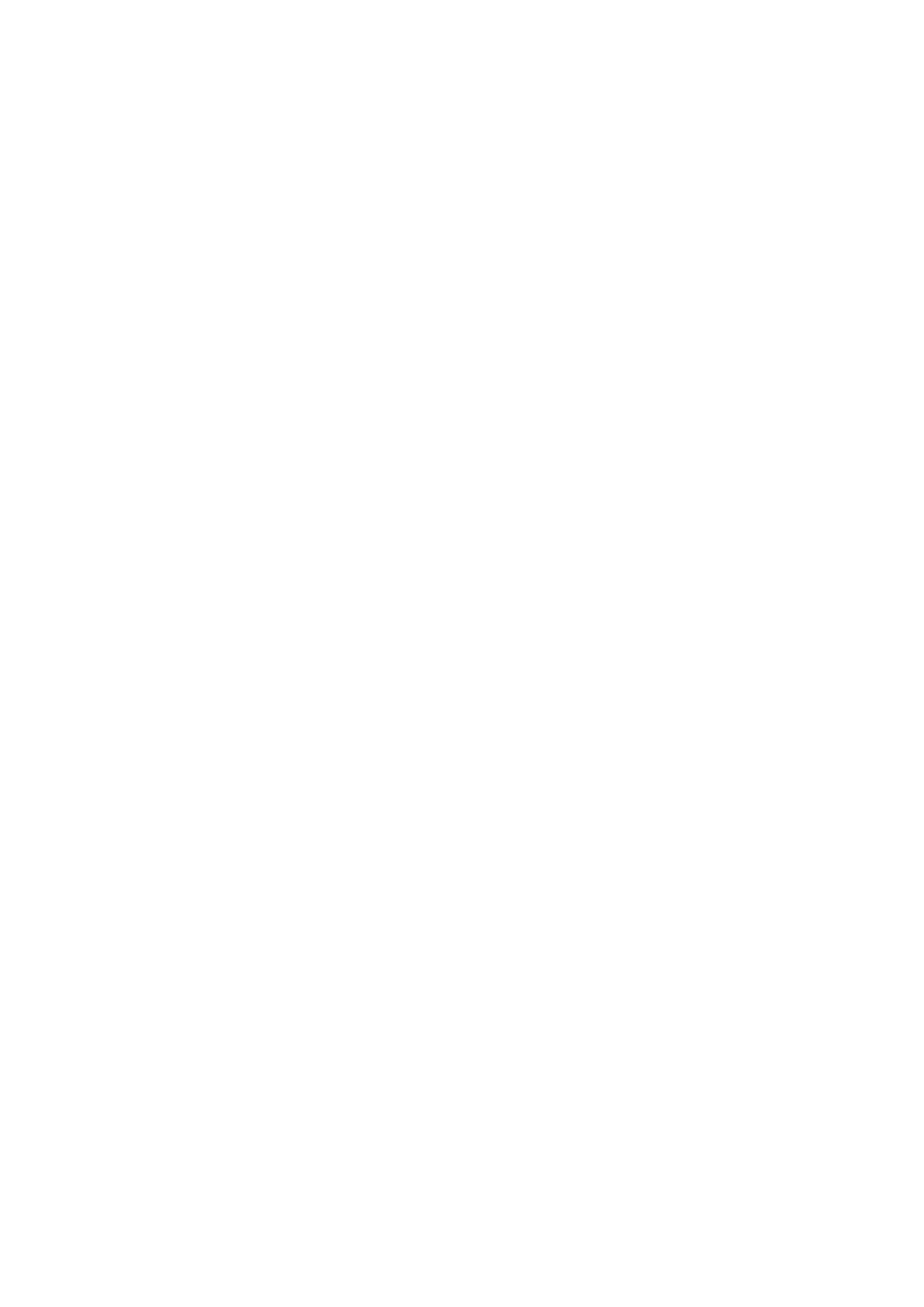#### **Premises 1**

#### **Purpose of the role (job statement)**

To undertake cleaning duties to maintain a high standard of cleanliness within the school, as directed.

## **Responsibilities**

Key duties:

- 1. Undertake cleaning of allocated areas in line with specified standards and as directed
- 2. Operate / use domestic and industrial cleaning equipment and materials, following appropriate training
- 3. Store allocated equipment and materials safely and securely
- 4. Perform duties in line with health and safety regulations (COSHH) and take action where hazards are identified, report serious hazards to line manager immediately
- 5. Collect and dispose of waste
- 6. Refill and replace soap, towels and other materials

Individuals in this role may also undertake some or all of the following:

1. Undertake specialised cleaning programmes during school closures or other designated periods.

- Knowledge / skills equivalent to current national qualifications level 1.
- Cleaning skills and experience.

|                | <b>NJC Job Evaluation Assessment</b>              |                                                                                                                                                                                  |                |              |
|----------------|---------------------------------------------------|----------------------------------------------------------------------------------------------------------------------------------------------------------------------------------|----------------|--------------|
| <b>Factor</b>  |                                                   | <b>Relevant Job Information</b>                                                                                                                                                  | JE<br>Level    | <b>Score</b> |
| $\mathbf{1}$ . | Knowledge                                         | Knowledge and skills equivalent to national<br>qualifications level 1. Knowledge of cleaning<br>processes.                                                                       | 1              | 20           |
| 2.             | <b>Mental Skills</b>                              | Follows pre-determined cleaning routines and<br>standards and reports hazards or problems<br>with equipment to senior staff.                                                     | 1              | 13           |
| 3.             | Interpersonal &<br>Communication<br><b>Skills</b> | Provide straightforward information with<br>supervisor, head teacher, possibly other<br>teaching staff.                                                                          | 1              | 13           |
| $\mathbf{4}$ . | <b>Physical Skills</b>                            | Manual dexterity in operating cleaning<br>equipment                                                                                                                              | $\overline{2}$ | 26           |
| 5.             | Initiative &<br>Independence                      | Undertakes cleaning tasks under the direction<br>of senior staff and standard work plans, as<br>allocated.                                                                       | 1              | 13           |
| 6.             | <b>Physical Demands</b>                           | Requires regular physical effort such as<br>bending and stretching, pulling or pushing<br>cleaning equipment with occasions of more<br>intense effort, such as moving furniture. | 3(a)           | 30           |
| $\overline{7}$ | <b>Mental Demands</b>                             | Works to set procedures, interruptions<br>infrequent.                                                                                                                            | 1              | 10           |
| 8.             | Emotional                                         | Exposure to difficult or emotionally demanding                                                                                                                                   | 1              | 10           |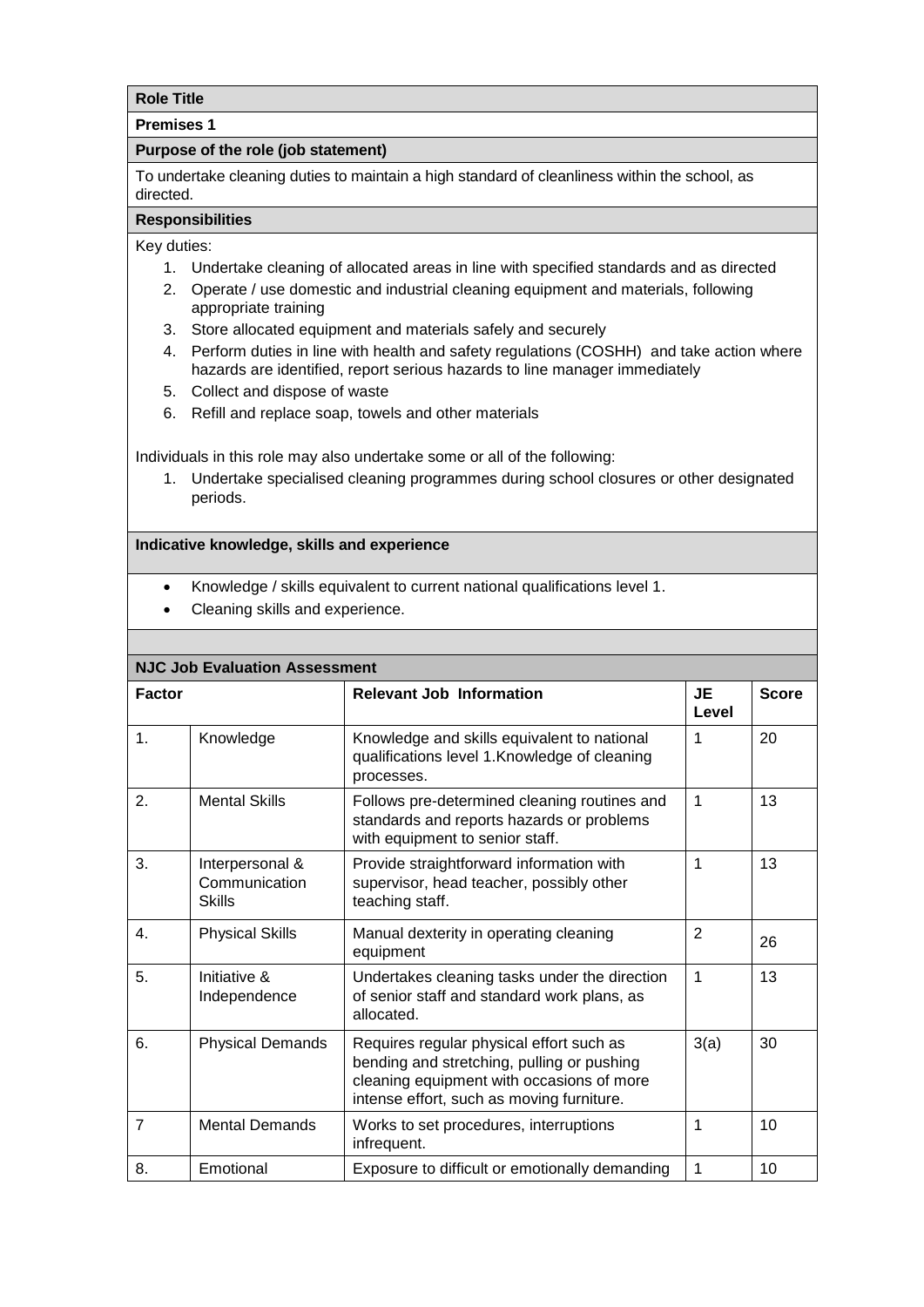|       | Demands                                                        | situations is rare.                                                                                                                     |                |     |
|-------|----------------------------------------------------------------|-----------------------------------------------------------------------------------------------------------------------------------------|----------------|-----|
| 9.    | Responsibility for<br>People's Wellbeing                       | Ensure healthy environment for staff and<br>pupils.                                                                                     | $\overline{2}$ | 26  |
| 10.   | Responsibility for<br>Supervision                              | May demonstrate cleaning duties to new or<br>less experienced staff.                                                                    | 1              | 13  |
| 11.   | Responsibility for<br>financial resources                      | No responsibility for financial resources.                                                                                              | 1              | 13  |
| 12.   | Responsibility for<br>Physical and<br>Information<br>Resources | Responsible for the safe use and storing<br>equipment and materials.                                                                    | 2(c)           | 26  |
| 13.   | <b>Working Conditions</b>                                      | Work in conditions that are generally<br>unpleasant, including cleaning toilets, dealing<br>with waste and responding to minor hazards. | 3              | 30  |
| Total |                                                                |                                                                                                                                         |                | 243 |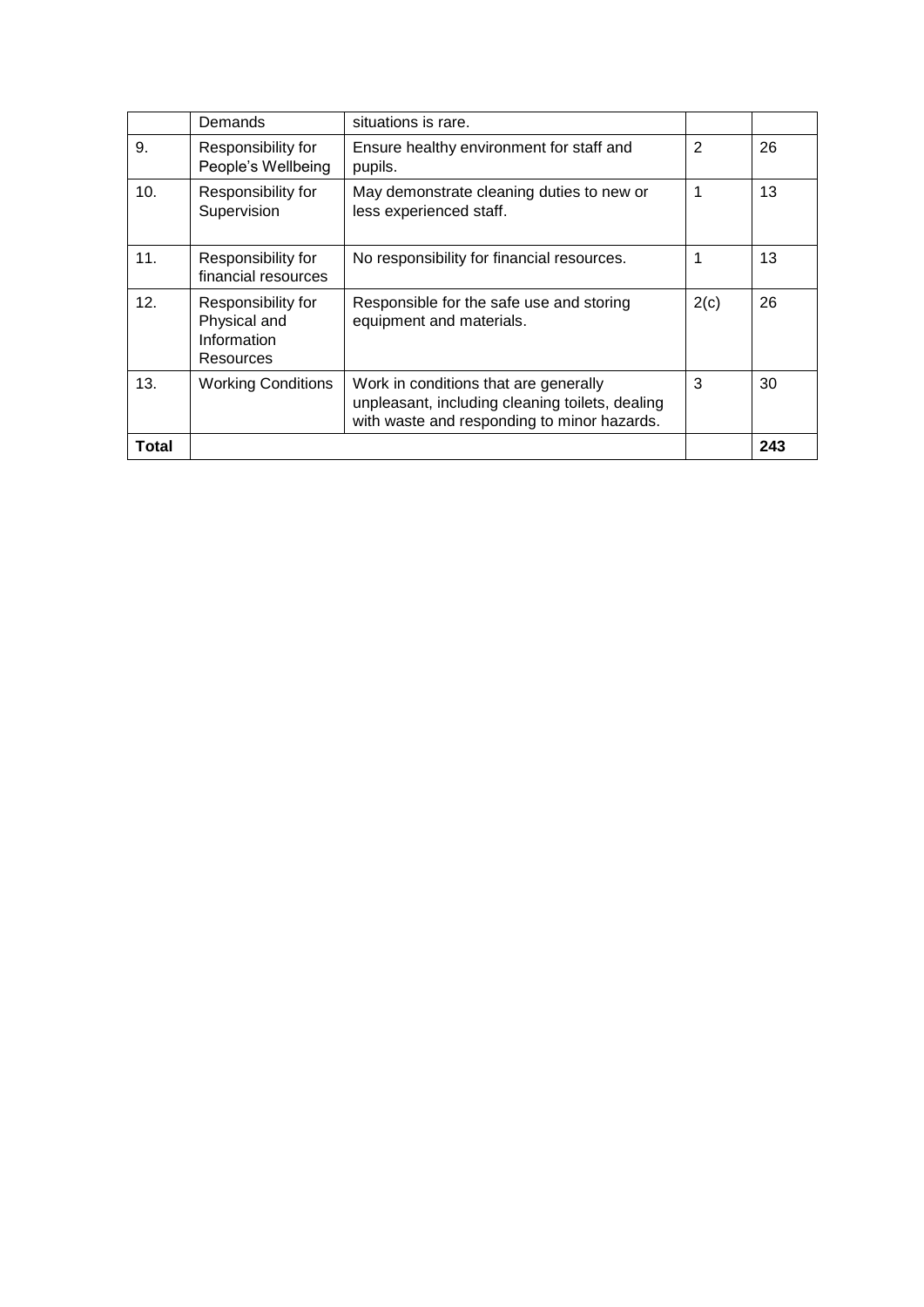#### **Premises 2**

#### **Purpose of the role (job statement)**

To assist in the maintenance and security of the school premises and site, ensuring a safe working environment, as directed.

#### **Responsibilities**

Key duties:

- 1. Ensure that buildings and site are secure, undertaking daily security checks including locking and unlocking of buildings at pre-determined times
- 2. Keep records relating to maintenance and security
- 3. Perform duties in line with health and safety regulations (COSHH) and take action where hazards are identified, report serious hazards to line manager immediately
- 4. Undertake general portage duties including moving furniture and equipment within school
- 5. Undertake minor repairs (i.e. not requiring qualified craftsperson) and maintenance of the buildings and site
- 6. Operate systems such as heating, cooling, lighting and security (including CCTV and alarms)
- 7. Receive deliveries to the school site
- 8. Collect and assemble waste for collection.

Individuals in this role may also undertake some or all of the following:

- 1. Periodic cleaning of designated areas of the school building and grounds according to instructions
- 2. Assist with the maintenance of specialised equipment following training, for example sports/theatrical equipment
- 3. Undertake lettings and carry out associated tasks, in line with local agreements.
- 4. Act as a designated key holder, providing emergency access to the school site
- 5. Act as school contact in relation to premises related contractors
- 6. Organise testing for asbestos and other health and safety procedures.

- Knowledge / skills equivalent to current national qualifications level 2.
- Requires knowledge of policies, procedures in relation to school security, relevant health and safety and COSHH regulations, minor maintenance and repairs.

|               | <b>NJC Job Evaluation Assessment</b>              |                                                                                                                                                          |                 |              |  |
|---------------|---------------------------------------------------|----------------------------------------------------------------------------------------------------------------------------------------------------------|-----------------|--------------|--|
| <b>Factor</b> |                                                   | <b>Relevant Job Information</b>                                                                                                                          | <b>JE Level</b> | <b>Score</b> |  |
| 1.            | Knowledge                                         | Skills and experience equivalent to national<br>qualifications at level 2. Knowledge of a range<br>of maintenance tasks.                                 | $\overline{2}$  | 40           |  |
| 2.            | <b>Mental Skills</b>                              | Carries out routine tasks, such as security<br>checks and minor repairs that do not vary<br>significantly from day to day; some fault<br>identification. | $\overline{2}$  | 26           |  |
| 3.            | Interpersonal &<br>Communication<br><b>Skills</b> | Exchange of information with school staff, for<br>example, in relation to security, porterage<br>requirements, out of hours activities.                  | $\overline{2}$  | 26           |  |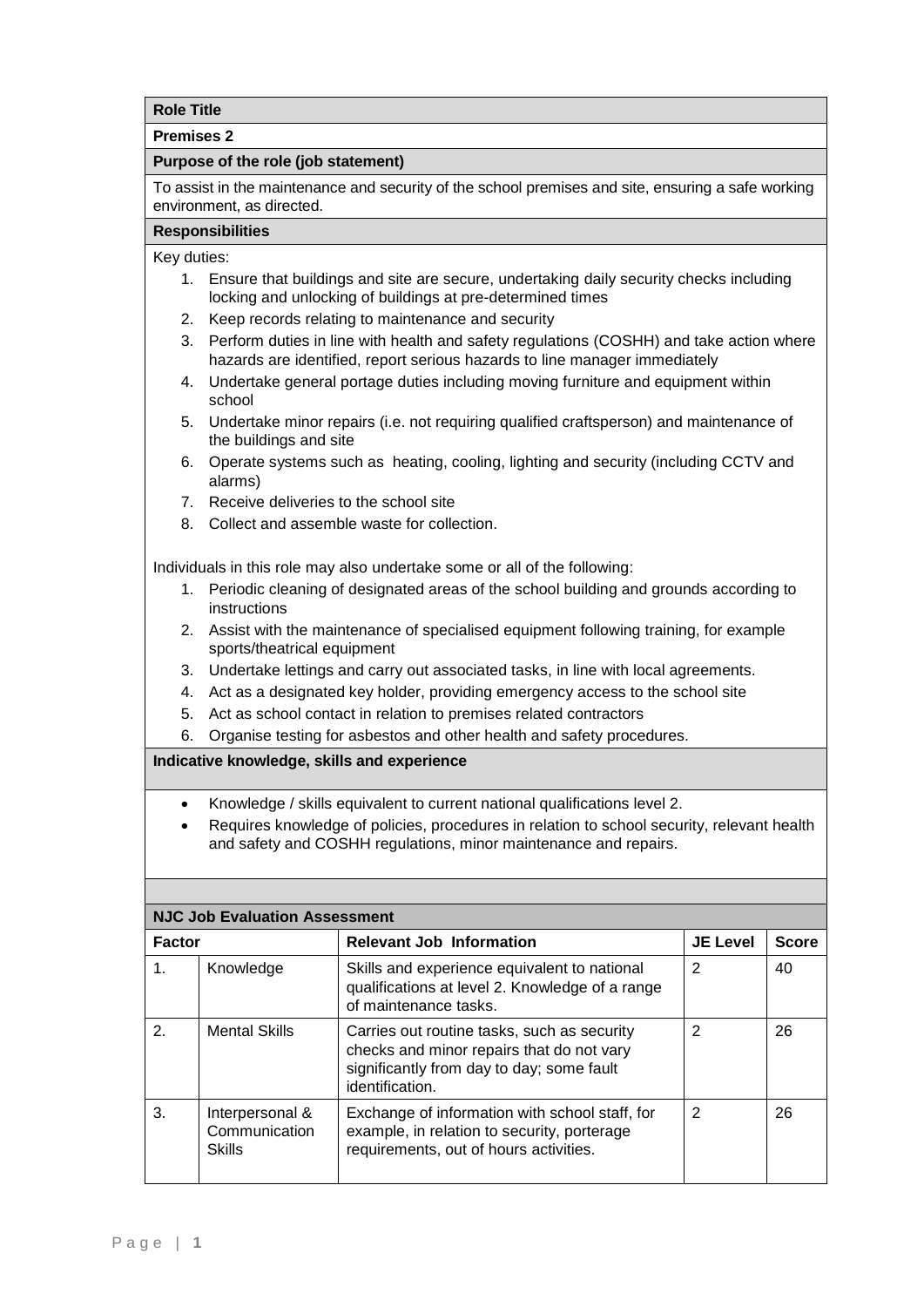| 4.           | <b>Physical Skills</b>                                                | Manual dexterity in operating equipment and<br>minor repair work                                                                                                                               | $\overline{2}$     | 26  |
|--------------|-----------------------------------------------------------------------|------------------------------------------------------------------------------------------------------------------------------------------------------------------------------------------------|--------------------|-----|
| 5.           | Initiative &<br>Independence                                          | Follows predetermined cleaning procedures<br>and standards; makes decisions in relation to<br>task allocation, supplies required; escalates<br>serious issues to senior staff.                 | $\overline{2}$     | 26  |
| 6.           | Physical<br>Demands                                                   | Requires regular physical effort such as<br>bending and stretching, pulling or pushing<br>cleaning equipment with occasions of more<br>intense effort, such as moving or lifting<br>furniture. | 3(b)               | 30  |
| 7.           | <b>Mental Demands</b>                                                 | Concentration for carrying out<br>maintenance/security tasks.                                                                                                                                  | 2(b)               | 20  |
| 8.           | Emotional<br>Demands                                                  | Exposure to difficult or emotionally demanding<br>situations is rare.                                                                                                                          | $\mathbf{1}$       | 10  |
| 9.           | Responsibility for<br>People Wellbeing                                | Ensure healthy environment for staff and<br>pupils.                                                                                                                                            | $\overline{2}$     | 26  |
| 10.          | Responsibility for<br>Supervision                                     | May demonstrate cleaning duties to new or less<br>experienced staff.                                                                                                                           | $\mathbf{1}$       | 13  |
| 11.          | Responsibility for<br>Financial<br>Resources                          | No responsibility for financial resources                                                                                                                                                      | 1                  | 13  |
| 12.          | Responsibility for<br>Physical and<br>Information<br><b>Resources</b> | Responsible for the safe use and storing<br>equipment and materials; may be key holder for<br>the locking and unlocking of premises.                                                           | $2$ (c) and<br>(d) | 26  |
| 13.          | Working<br>Conditions                                                 | Indoor and outdoor work; cleaning, minor<br>repairs in toilet areas; deals with spillages,<br>waste collection.                                                                                | 3                  | 30  |
|              |                                                                       | Regularly exposed to conditions that are<br>generally unpleasant, hot, cold, wet, noisy, and<br>dirty or that involve some measurable risk.                                                    |                    |     |
| <b>Total</b> |                                                                       |                                                                                                                                                                                                |                    | 312 |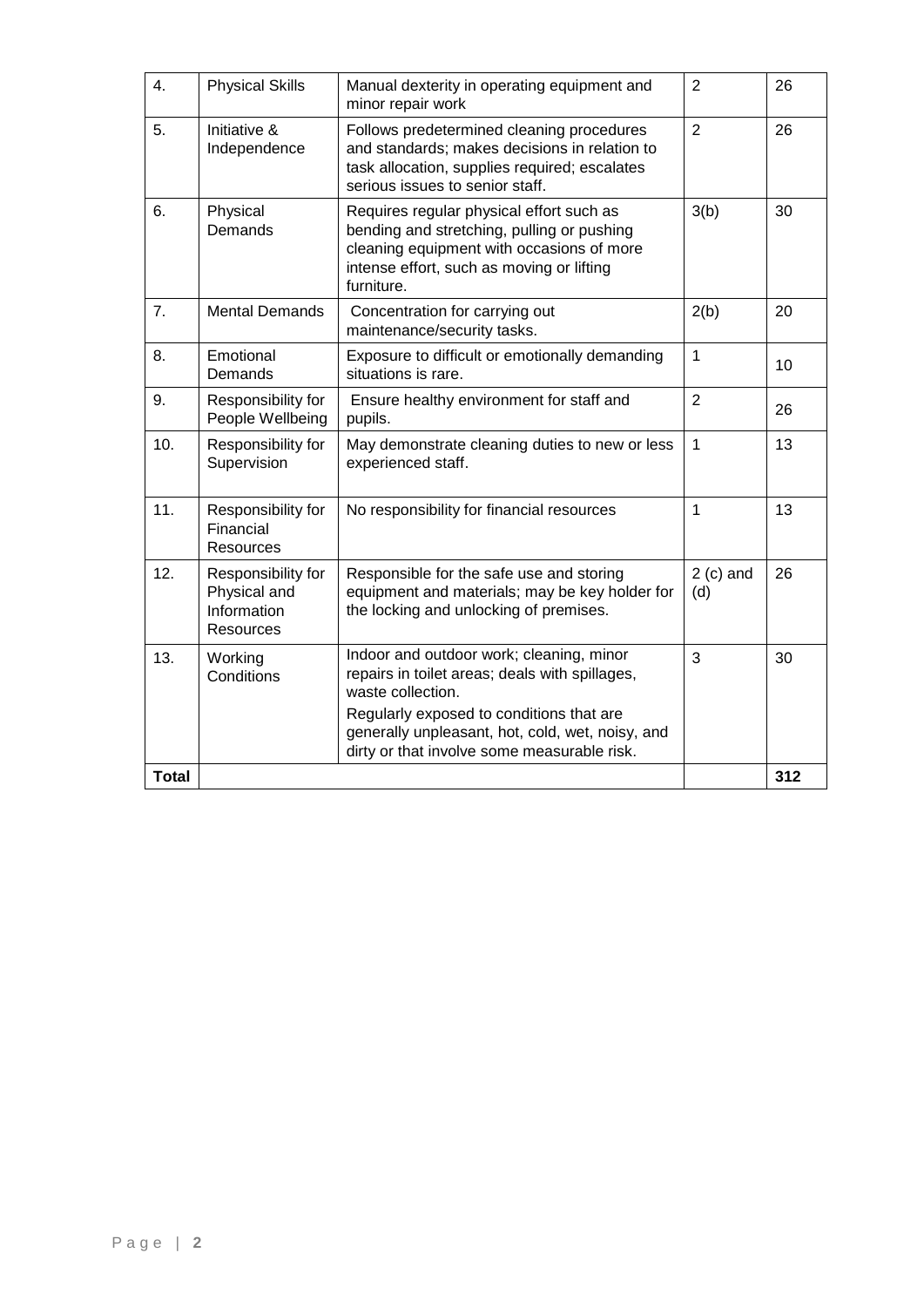#### **Premises 3**

#### **Purpose of the role (job statement)**

To supervise other cleaning staff within the school and undertake cleaning duties to maintain a high standard of cleanliness within the school, as directed.

## **Responsibilities**

Key duties:

- 1. Supervise and/organise rotas for designated staff to ensure cleaning services are delivered to the required standard
- 2. Undertake cleaning of allocated areas in line with specified standards
- 3. Operate / oversee the use of domestic and industrial cleaning equipment and materials, following appropriate training
- 4. Monitor and maintain allocated equipment and materials, advise stock replenishment requirements to designated purchaser
- 5. Ensure self and other cleaning staff operate in line with health and safety and COSHH regulations and take remedial action where hazards are identified, reporting serious hazards to senior staff immediately
- 6. Collect and dispose of waste
- 7. Refill and replace soap, towels and other materials.

Individuals in this role may also undertake some or all of the following:

- 1. Act as a designated key holder, responding to calls outside of normal working hours
- 2. Provide access to premises in emergency situations such as flooding
- 3. Supervise/undertake specialised cleaning programmes during school closures or other designated periods.

#### **Indicative knowledge, skills and experience**

- Knowledge / skills equivalent to current national qualifications level 2.
- Knowledge of procedures for undertaking cleaning duties, use of cleaning equipment, chemicals, relevant health and safety, COSSH requirements, supervision of cleaning staff, ordering supplies, repairs.

## **NJC Job Evaluation Assessment**

|               | NJC JOD EVAIUALION ASSESSMENT              |                                                                                                                                                                                |                 |              |  |
|---------------|--------------------------------------------|--------------------------------------------------------------------------------------------------------------------------------------------------------------------------------|-----------------|--------------|--|
| <b>Factor</b> |                                            | <b>Relevant Job Information</b>                                                                                                                                                | <b>JE Level</b> | <b>Score</b> |  |
| 1.            | Knowledge                                  | Knowledge of cleaning procedures and staff<br>supervision equivalent to national qualifications<br>level 2.                                                                    | 2               | 40           |  |
| 2.            | <b>Mental Skills</b>                       | Draws up cleaning rotas, responds to day to day<br>problems such as staff sickness, equipment<br>faults.                                                                       | $\mathcal{P}$   | 26           |  |
| 3.            | Interpersonal &<br>Communication<br>Skills | Exchange of information with head teacher,<br>teaching staff in relation to cleaning<br>requirements; advice, instruction to cleaning<br>staff.                                | $\mathfrak{p}$  | 26           |  |
| 4.            | <b>Physical Skills</b>                     | Manual dexterity in operating cleaning<br>equipment                                                                                                                            | $\mathfrak{p}$  | 26           |  |
| 5.            | Initiative &<br>Independence               | Follows predetermined cleaning procedures and<br>standards; makes decisions in relation to task<br>allocation, supplies required; escalates serious<br>issues to senior staff. | $\mathbf{2}$    | 26           |  |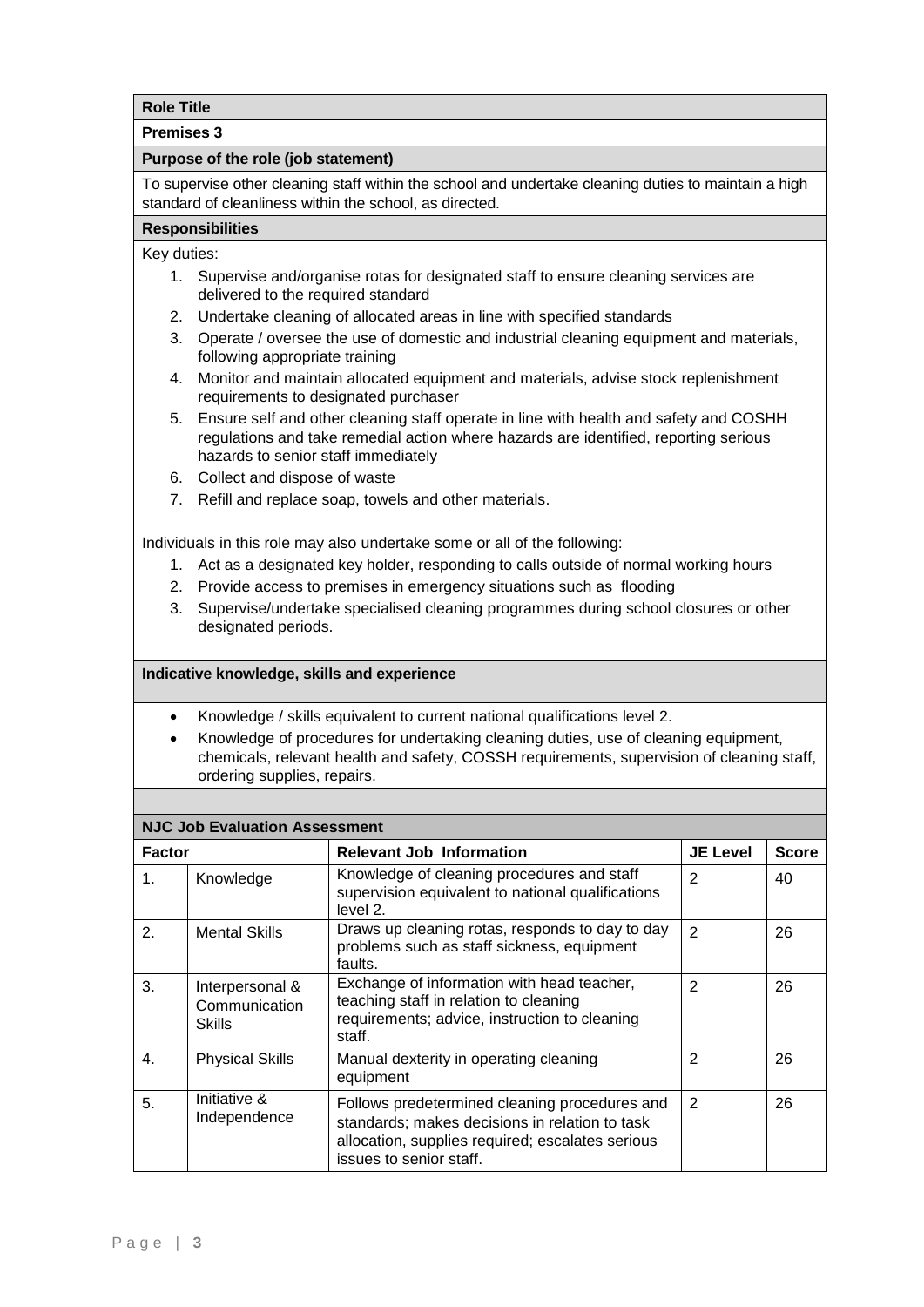| 6.           | Physical<br>Demands                                            | Requires regular physical effort such as bending<br>and stretching, pulling or pushing cleaning<br>equipment with occasions of more intense effort,<br>such as moving furniture. | 3(a)              | 30  |
|--------------|----------------------------------------------------------------|----------------------------------------------------------------------------------------------------------------------------------------------------------------------------------|-------------------|-----|
| 7.           | <b>Mental Demands</b>                                          | Concentration for cleaning tasks and supervisory<br>responsibilities.                                                                                                            | 2(b)              | 20  |
| 8.           | Emotional<br>Demands                                           | Exposure to difficult or emotionally demanding<br>situations is rare.                                                                                                            | 1                 | 10  |
| 9.           | Responsibility for<br>People Wellbeing                         | Ensure healthy environment for staff and pupils.                                                                                                                                 | 2                 | 26  |
| 10.          | Responsibility for<br>Supervision                              | Regular supervisory responsibility for the work of<br>other cleaning staff.                                                                                                      | 2                 | 26  |
| 11.          | Responsibility for<br>financial<br>resources                   | No responsibility for financial resources                                                                                                                                        | 1                 | 13  |
| 12.          | Responsibility for<br>Physical and<br>Information<br>Resources | Stores and maintains resources such as<br>cleaning supplies and equipment.                                                                                                       | $2(c)$ and<br>(d) | 26  |
| 13.          | Working<br>Conditions                                          | Work in conditions that are generally unpleasant,<br>including cleaning toilets, dealing with waste and<br>responding to minor hazards.                                          | 3                 | 30  |
| <b>Total</b> |                                                                |                                                                                                                                                                                  |                   | 325 |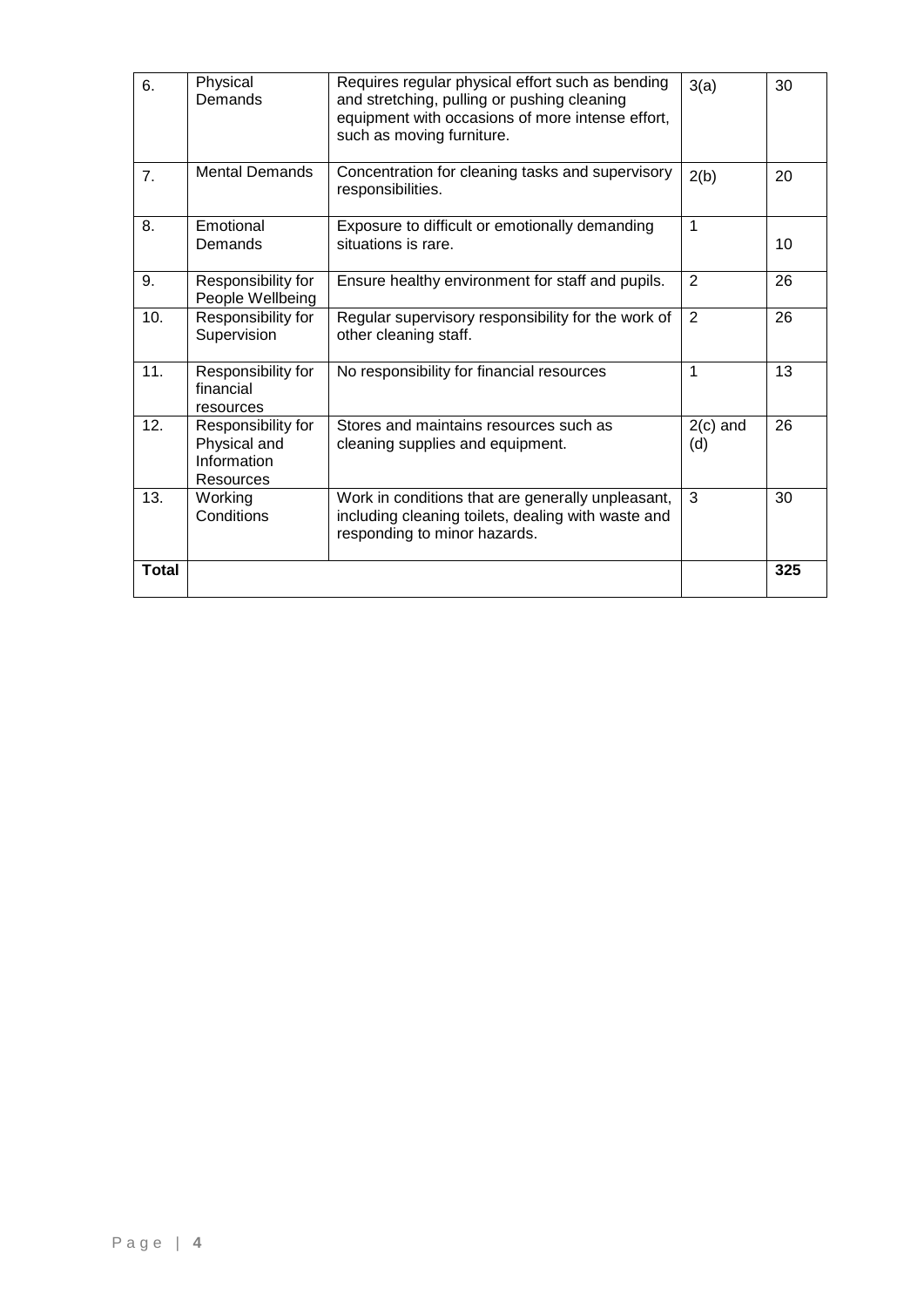**Premises 4**

#### **Purpose of the role (job statement)**

To be responsible for the maintenance and security of the school premises and site, ensuring a safe environment.

## **Responsibilities**

Key duties:

- 1. Ensure that buildings and the site are secure, including during out of school hours and take remedial action if required
- 2. Act as the designated key holder for the school premises
- 3. Operate and regularly check systems such as heating, cooling, lighting and security (including CCTV and alarms)
- 4. Undertake minor repairs (i.e. not requiring qualified craftsperson) and maintenance of the buildings and site
- 5. Arrange emergency repairs
- 6. Arrange regular maintenance and safety checks
- 7. Oversee onsite maintenance contractors, checking that work is completed to required standards and within required timescales
- 8. Monitor stock and order supplies
- 9. Undertake general portage duties, including moving furniture and equipment within the school
- 10. Perform duties in line with health and safety and COSHH regulations and take action where hazards are identified, report serious hazards to line manager immediately
- 11. Undertake regular health and safety checks of buildings, grounds, fixtures and fittings, (including compliance with fire safety regulations) and equipment, in line with other schedules.
- 12. Monitor the work of and manage cleaning and other site staff.

Individuals in this role may also undertake some or all of the following:

- 1. Ensure the operation and maintenance of specialised equipment following training, for example sports/theatrical equipment
- 2. Facilitate lettings and carry out associated tasks, in line with local agreements
- 3. Handle small amounts of cash for the purchase of materials to carry out repairs.

- Knowledge and expertise in minor maintenance and repair.
- Working at or towards national occupational standards (NOS) for facilities management and knowledge / skills equivalent to current national qualifications level 3.

|        | <b>NJC Job Evaluation Assessment</b> |                                                                                                                                                                                                                                              |             |              |  |  |
|--------|--------------------------------------|----------------------------------------------------------------------------------------------------------------------------------------------------------------------------------------------------------------------------------------------|-------------|--------------|--|--|
| Factor |                                      | <b>Relevant Job Information</b>                                                                                                                                                                                                              | JE<br>Level | <b>Score</b> |  |  |
|        | Knowledge                            | Knowledge of policies and procedures for security,<br>alarm systems, health and safety, minor repairs &<br>maintenance, supervision of contract, cleaning<br>staff<br>Knowledge and skills equivalent to national<br>qualifications level 3. | 3           | 60           |  |  |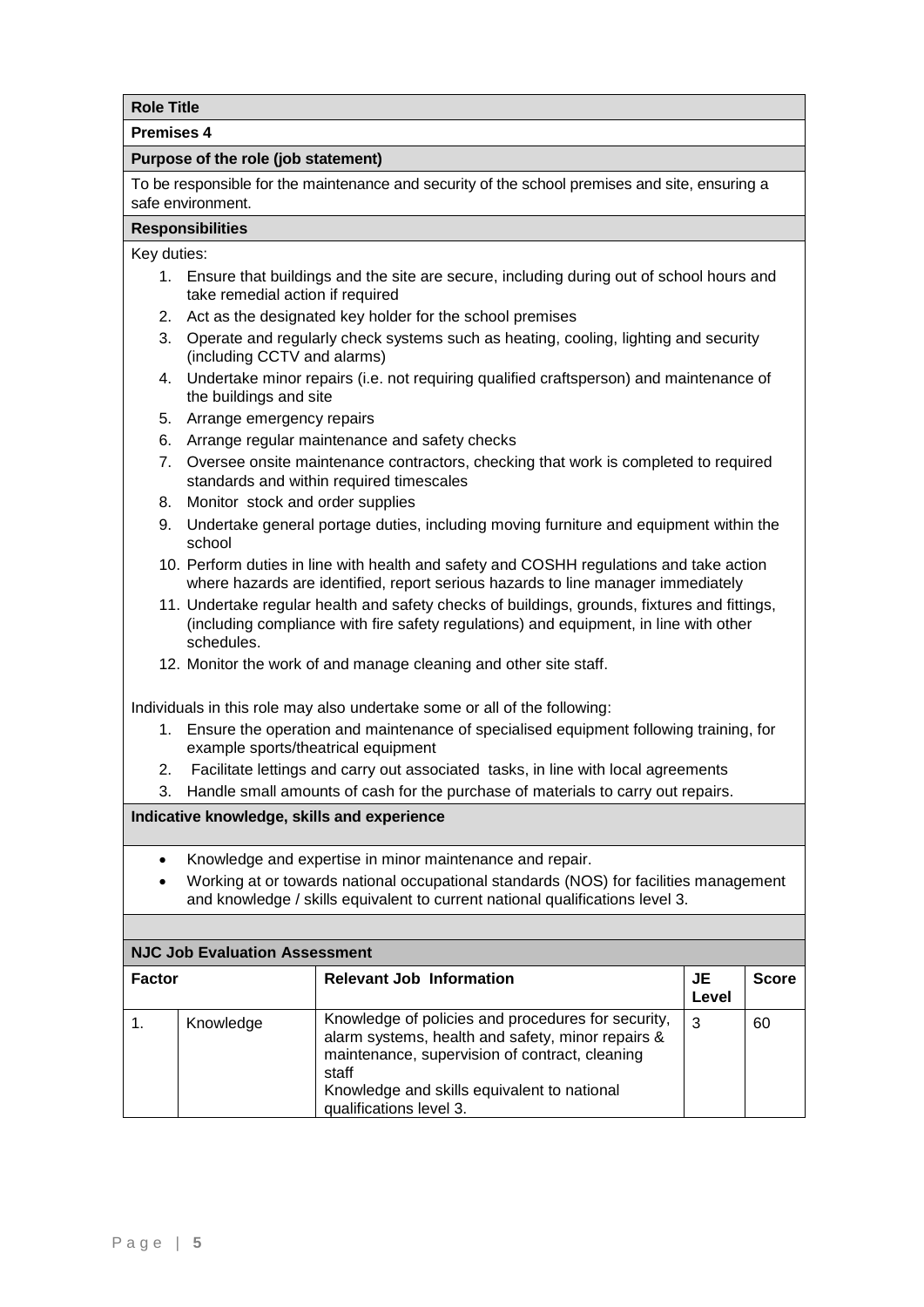| 2.             | <b>Mental Skills</b>                                                  | Regular checking of systems such as heating and<br>security. Organisation of emergency repairs or<br>maintenance.                                                                                                                                                                                | $\overline{2}$     | 26/39          |
|----------------|-----------------------------------------------------------------------|--------------------------------------------------------------------------------------------------------------------------------------------------------------------------------------------------------------------------------------------------------------------------------------------------|--------------------|----------------|
|                |                                                                       | Decisions on planned maintenance.                                                                                                                                                                                                                                                                | 3                  |                |
| 3.             | Interpersonal &<br>Communication                                      | Exchange of information with school staff, external<br>contractors (for repairs and maintenance).                                                                                                                                                                                                | $\overline{2}$     | 26/39          |
|                | <b>Skills</b>                                                         | Skills for motivating staff including contracting staff                                                                                                                                                                                                                                          | 3                  |                |
| 4.             | <b>Physical Skills</b>                                                | Manual dexterity in operating equipment and minor<br>repair work                                                                                                                                                                                                                                 | 2                  | 26             |
| 5.             | Initiative &<br>Independence                                          | Job holder has the autonomy to make decisions<br>within established procedures, plans work and<br>deals with unexpected problems. Ensures<br>maintenance procedures are followed, Decides on<br>whether to undertake minor repairs prioritisation<br>and selection of contractors and suppliers. | 3                  | 39             |
| 6.             | Physical<br>Demands                                                   | Requires regular physical effort such as bending<br>and stretching, pulling or pushing equipment with<br>occasions of more intense effort, such as moving<br>or lifting furniture.                                                                                                               | 3(b)               | 30             |
| $\overline{7}$ | <b>Mental Demands</b>                                                 | Concentration for maintenance tasks and<br>supervisory responsibilities.                                                                                                                                                                                                                         | 2(b)               | 20             |
| 8.             | Emotional<br>Demands                                                  | Exposure to difficult or emotionally demanding<br>situations is rare.                                                                                                                                                                                                                            | 1                  | 10             |
| 9.             | Responsibility for<br>People Wellbeing                                | Ensure healthy environment for staff and pupils.                                                                                                                                                                                                                                                 | 2                  | 26             |
| 10.            | Responsibility<br>for Supervision                                     | Day-to-day allocation of work to other premises<br>staff with occasional supervisory responsibility                                                                                                                                                                                              | $\overline{2}$     | 26/39          |
|                |                                                                       | Supervisory responsibility for the work of premises<br>staff and contractors whilst on site.                                                                                                                                                                                                     | 3                  |                |
| 11.            | Responsibility for<br>Financial<br><b>Resources</b>                   | Occasionally handles small amounts of cash e.g.<br>to purchase materials for emergency repair.                                                                                                                                                                                                   | $\mathbf{1}$       | 13             |
| 12.            | Responsibility for<br>Physical and<br>Information<br><b>Resources</b> | Responsible for security of the school premises;<br>designated key holder for the locking and<br>unlocking of premises; ordering and stock control<br>of a range of equipment and materials.                                                                                                     | 3(d)<br>and<br>(e) | 39             |
| 13.            | Working<br>Conditions                                                 | Indoor and outdoor work; cleaning, minor repairs in<br>toilet areas; deals with spillages, waste collection                                                                                                                                                                                      | 3                  | 30             |
| <b>Total</b>   |                                                                       |                                                                                                                                                                                                                                                                                                  |                    | $371 -$<br>410 |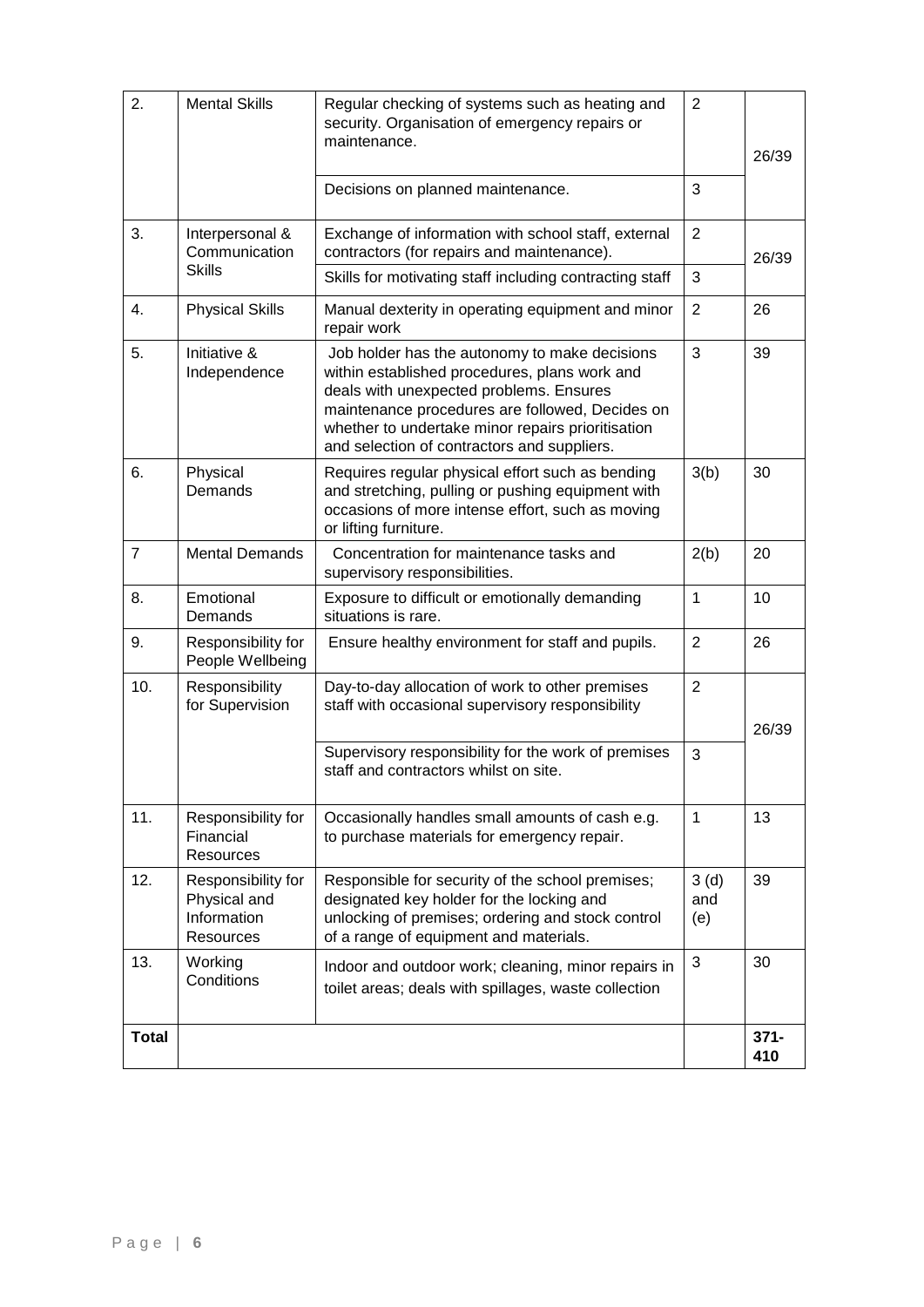**Premises 5**

#### **Purpose of the role (job statement)**

To be responsible for the security, maintenance and cleaning of the school.

#### **Responsibilities**

Key duties:

- 1. Ensure that buildings and the site are secure, including during out of school hours and taking remedial action if required
- 2. Act as a designated key holder, providing out of hours and emergency access to the school site
- 3. Procure quotes for routine maintenance work on school premises
- 4. Contribute to the management of the premises budget
- 5. Be responsible for other site staff including cleaning staff and grounds persons
- 6. Operate and regularly check systems such as heating, cooling, lighting and security (including CCTV and alarms)
- 7. Undertake minor repairs (i.e. not requiring qualified craftsperson) and maintenance of the buildings and site
- 8. Arrange emergency repairs
- 9. Arrange regular maintenance and safety checks
- 10. Oversee onsite maintenance contractors, checking that work is completed to required standards and within required timescales
- 11. Monitor materials and stock and/order supplies
- 12. Undertake general portage duties, including moving furniture and equipment within the school
- 13. Perform duties in line with health and safety regulations (COSHH) and take action where hazards are identified, report serious hazards to line manager immediately
- 14. Undertake regular health and safety checks of buildings, grounds, fixtures and fittings, (including compliance with fire safety regulations) and equipment, in line with other schedules.
- 15. Handle small amounts of cash for the purchase of materials to carry out repairs.

Individuals in this role may also undertake some or all of the following:

- 1. Ensure the operation and maintenance of specialised equipment following training, for example swimming pools and sports/theatrical equipment
- 2. Provide training on health and safety issues to other premises staff
- 3. Facilitate lettings and carry out associated tasks, in line with local agreements

- Knowledge and expertise in minor maintenance and repair.
- Knowledge / skills in facilities equivalent to current national qualifications level 3 and supervisory experience.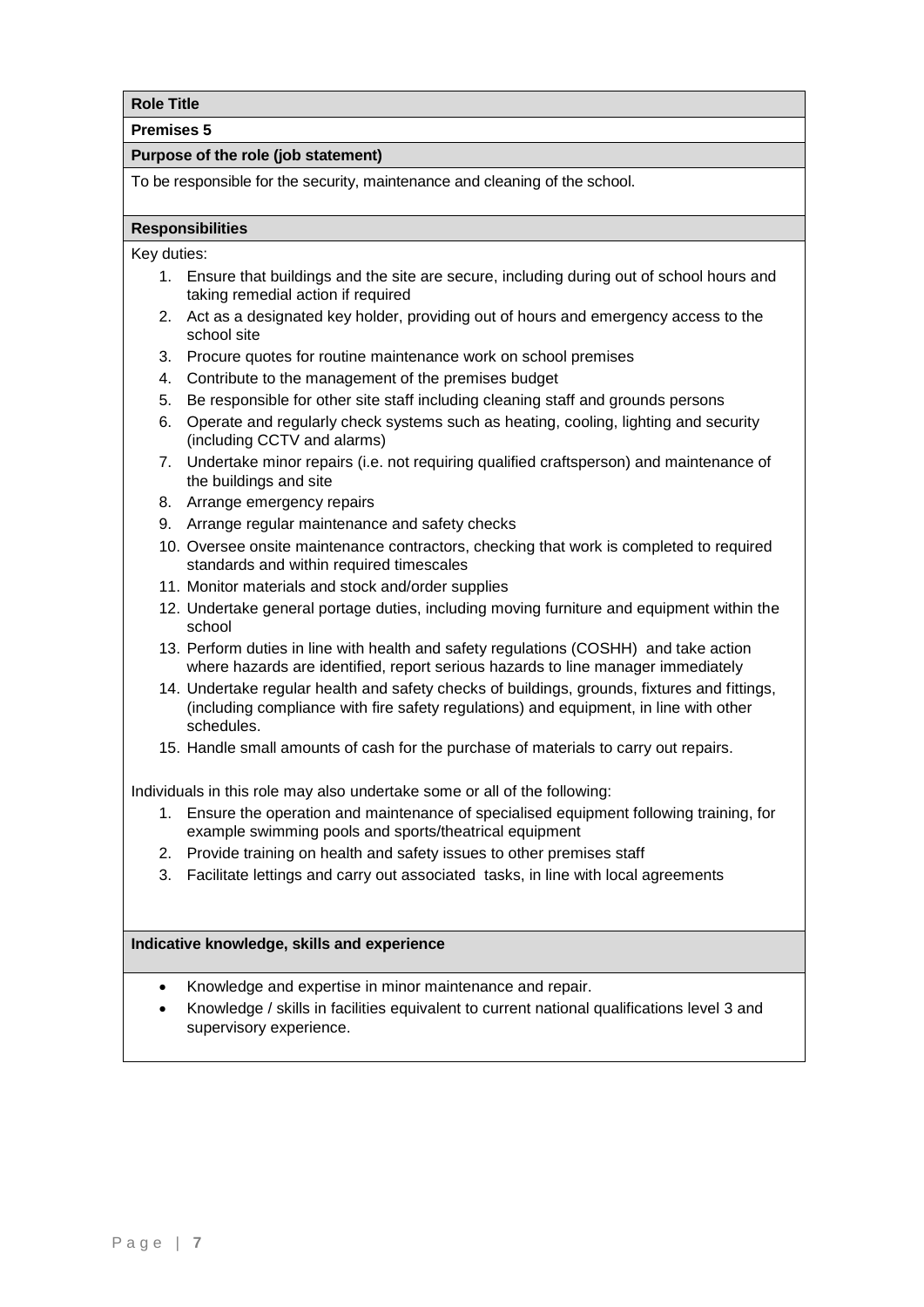| <b>NJC Job Evaluation Assessment</b> |                                                                |                                                                                                                                                                                                                                                                                                                                                                  |                         |              |
|--------------------------------------|----------------------------------------------------------------|------------------------------------------------------------------------------------------------------------------------------------------------------------------------------------------------------------------------------------------------------------------------------------------------------------------------------------------------------------------|-------------------------|--------------|
| <b>Factor</b>                        |                                                                | <b>Relevant Job Information</b>                                                                                                                                                                                                                                                                                                                                  | <b>JE Level</b>         | <b>Score</b> |
| $\mathbf{1}$ .                       | Knowledge                                                      | Practical and procedural knowledge of the range<br>of regulation and policies governing premises<br>security, repairs and maintenance, operation of<br>heating, lighting systems, ordering of supplies,<br>procuring maintenance services.<br>Skills and experience in facilities equivalent to<br>national qualification level 3 and supervisory<br>experience. | $\overline{\mathbf{4}}$ | 80           |
| 2.                                   | <b>Mental Skills</b>                                           | Skills for planning preventative maintenance<br>programmes, analyses and planning the nature<br>and extent of repairs and maintenance and<br>procure contractors.                                                                                                                                                                                                | 3                       | 39           |
| 3.                                   | Interpersonal &<br>Communication<br><b>Skills</b>              | Skills required for communication orally and in<br>writing with contractors on site and school and<br>premises staff; skills for supervising and<br>motivating other premises staff.                                                                                                                                                                             | 3(b)                    | 39           |
| 4.                                   | <b>Physical Skills</b>                                         | Manual dexterity in operating equipment and<br>minor repair work.                                                                                                                                                                                                                                                                                                | $\overline{2}$          | 26           |
| 5.                                   | Initiative &<br>Independence                                   | Job holder has the autonomy to make decisions<br>within established procedures, plans work and<br>deals with unexpected problems. Ensures<br>maintenance procedures are followed. Decides<br>on whether to undertake minor repairs;<br>prioritisation of contractors and suppliers.                                                                              | 3                       | 39           |
| 6.                                   | <b>Physical Demands</b>                                        | Requires occasional short periods of physical<br>effort such as bending and stretching and using<br>tools and equipment.                                                                                                                                                                                                                                         | 2(b)                    | 20           |
| 7.                                   | <b>Mental Demands</b>                                          | Over see maintenance work; regularly required<br>to reprioritise tasks.                                                                                                                                                                                                                                                                                          | 3d                      | 30           |
| 8.                                   | Emotional<br>Demands                                           | Exposure to difficult or emotionally demanding<br>situations in premises work is rare.                                                                                                                                                                                                                                                                           | 1                       | 10           |
| 9.                                   | Responsibility for<br>People Wellbeing                         | Ensure healthy environment for staff and pupils.                                                                                                                                                                                                                                                                                                                 | $\overline{2}$          | 26           |
| 10.                                  | Responsibility for<br>Supervision                              | Regular supervisory responsibility for work of<br>other premises staff and contractors.                                                                                                                                                                                                                                                                          | 3                       | 39           |
| 11.                                  | Responsibility for<br>Financial<br><b>Resources</b>            | Handles cash for purchase of materials for<br>repairs                                                                                                                                                                                                                                                                                                            | 2(a)                    | 26           |
| 12.                                  | Responsibility for<br>Physical and<br>Information<br>Resources | Responsible for security of the school premises;<br>designated key holder for the locking and<br>unlocking of premises; ordering and stock control<br>of a range of equipment and materials. Advice to<br>senior management team on maintenance policy<br>and procedures.                                                                                        | $3(d)$ and<br>(e)       | 39           |
| 13.                                  | Working<br>Conditions                                          | Work is occasionally exposed to conditions that<br>are generally unpleasant, hot, cold, wet, noisy,<br>dirty or that involve some measurable physical<br>risk                                                                                                                                                                                                    | 2                       | 20           |
| <b>Total</b>                         |                                                                |                                                                                                                                                                                                                                                                                                                                                                  |                         | 433          |

÷.

 $\mathbf{r}$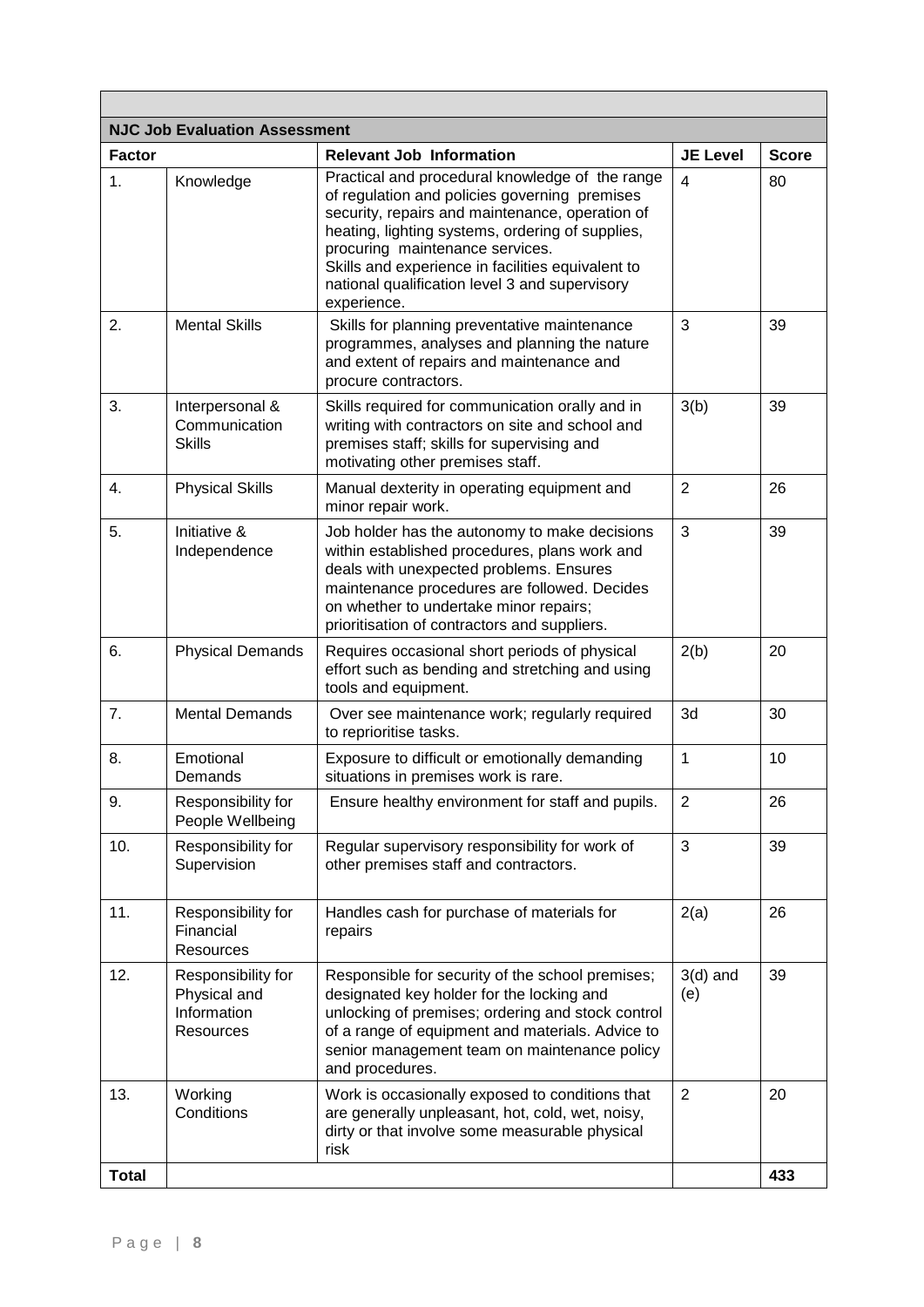#### **Premises 6**

## **Purpose of the role (job statement)**

Responsible for the security of the premises and related health and safety, maintenance and cleaning within the school.

## **Responsibilities**

Key duties:

- 1. Be responsible for ensuring the security of school buildings and site
- 2. Act as a designated key holder, providing out of hours and emergency access to the school site
- 3. Arrange for general maintenance within specialist areas such as heating, lighting and plumbing to ensure safe and effective operation
- 4. Responsible for regular health and safety checks of buildings, grounds, fixtures and fittings, (including compliance with fire safety regulations) and equipment
- 5. Responsible for regular maintenance checks and follow-up actions
- 6. Provide advice on the annual long term maintenance requirements to support a cost effective maintenance programme
- 7. Responsible for contractors whilst on site and ensure work is completed to the required standard
- 8. Purchase premises related equipment and supplies within agreed budget
- 9. Responsible for the regular checking and operation of systems such as heating, cooling, lighting and security (including CCTV and alarms)
- 10. Arrange tenders and quotes and manage the appointment of external contractors
- 11. Supervise other premises staff.
- 12. Undertake risk assessments, ensure compliance within the school with all health and safety COSHH regulations
- 13. Liaise with other school staff/departments on premises issues.

Individuals in this role may also undertake some or all of the following:

1. Provide training on health and safety issues to other staff.

- Knowledge and expertise in maintenance and repair of systems e.g. heating.
- Knowledge and skills equivalent to current national qualifications level 4 in a relevant field.
- Facilities and contract management and supervisory experience.

| <b>NJC Job Evaluation Assessment</b> |                      |                                                                                                                                                                                                                                                                                                              |                 |              |
|--------------------------------------|----------------------|--------------------------------------------------------------------------------------------------------------------------------------------------------------------------------------------------------------------------------------------------------------------------------------------------------------|-----------------|--------------|
| <b>Factor</b>                        |                      | <b>Relevant Job Information</b>                                                                                                                                                                                                                                                                              | <b>JE Level</b> | <b>Score</b> |
|                                      | Knowledge            | Theoretical knowledge of policies and procedures<br>for premises security, repairs and maintenance,<br>technical knowledge and understanding of<br>heating, lighting and security systems, ordering of<br>supplies, commissioning contractors, facilities<br>management, health and safety, and supervision. | 5               | 121          |
| 2                                    | <b>Mental Skills</b> | Requires analysis of faults and how to deal with<br>these. Planning can be for a term or for a longer<br>period for organising repairs and maintenance.                                                                                                                                                      | 4               | 52           |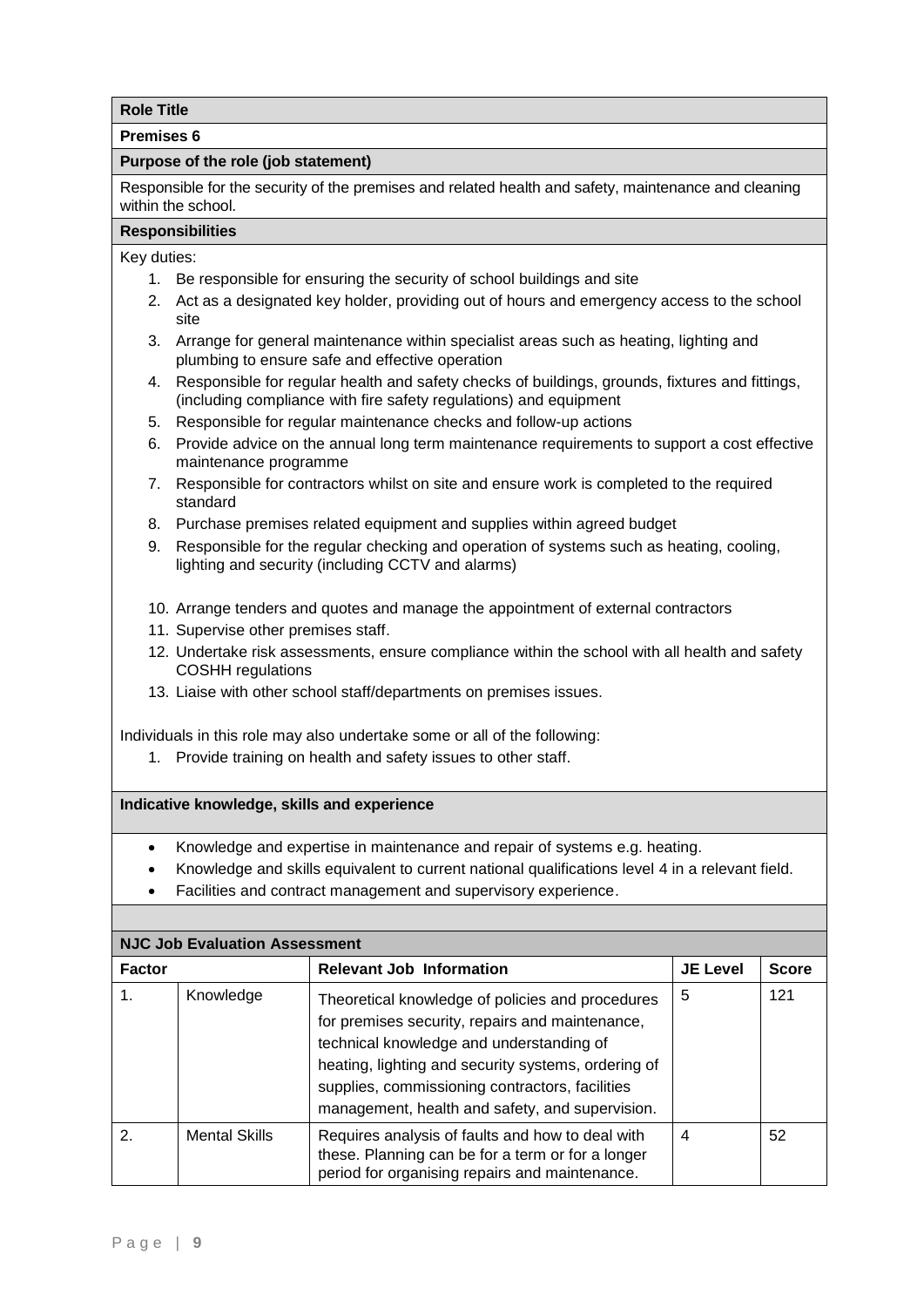| 3.           | Interpersonal &<br>Communication<br><b>Skills</b>              | Regular contact with other site and facilities staff,<br>teaching staff, senior leadership team, external<br>contractors (orally and in writing); advisory and<br>training skills in relation to cleaning and other<br>facilities staff.                                                                                                                                           | 3(d)                    | 39/52       |
|--------------|----------------------------------------------------------------|------------------------------------------------------------------------------------------------------------------------------------------------------------------------------------------------------------------------------------------------------------------------------------------------------------------------------------------------------------------------------------|-------------------------|-------------|
|              |                                                                | Skills for negotiating with contractors.                                                                                                                                                                                                                                                                                                                                           | 4(c)                    |             |
| 4.           | <b>Physical Skills</b>                                         | Manual dexterity in operating equipment and<br>minor repair work                                                                                                                                                                                                                                                                                                                   | $\overline{2}$          | 26          |
| 5.           | Initiative &<br>Independence                                   | Provides advice and makes recommendations to<br>the senior leadership team on longer term<br>maintenance of the school site.<br>Recommendations can have a significant long-<br>term impact on the school.                                                                                                                                                                         | $\overline{\mathbf{4}}$ | 52          |
| 6.           | Physical<br>Demands                                            | Requires occasional short periods of physical<br>effort such as bending and stretching and using<br>tools and equipment.                                                                                                                                                                                                                                                           | 2(b)                    | 20          |
| 7.           | Mental<br>Demands                                              | Over see maintenance work; regularly required to<br>reprioritise tasks.                                                                                                                                                                                                                                                                                                            | 3(d)                    | 30          |
| 8.           | Emotional<br>Demands                                           | Exposure to difficult or emotionally demanding<br>situations in premises work is rare.                                                                                                                                                                                                                                                                                             | 1                       | 10          |
| 9.           | Responsibility<br>for People<br>Wellbeing                      | Ensure healthy environment for staff and pupils.                                                                                                                                                                                                                                                                                                                                   | $\overline{2}$          | 26          |
| 10.          | Responsibility<br>for Supervision                              | Regular supervisory responsibility for a number of<br>premises staff                                                                                                                                                                                                                                                                                                               | 3                       | 39/52       |
|              |                                                                | Management responsibility for cleaning and<br>maintenance staff and contractors whilst on site.                                                                                                                                                                                                                                                                                    | 4                       |             |
| 11.          | Responsibility<br>for financial<br>resources                   | Purchase premises related and supplies within<br>agreed budget.                                                                                                                                                                                                                                                                                                                    | 2(c)                    | 26          |
| 12.          | Responsibility<br>for Physical and<br>Information<br>Resources | Responsible for the overall security of the school<br>premises, the selection and/ordering of equipment<br>and materials within premises/facilities budget,<br>and equipment maintenance policies that impact<br>on the whole school. Advisory responsibility in<br>respect of maintenance and shared contributory<br>responsibility in relation to health and safety<br>policies. | 4(c)                    | 52          |
| 13.          | Working<br>conditions                                          | Works occasionally exposed to conditions that are<br>generally unpleasant, hot, cold, wet, noisy, and<br>dirty or that involve some measurable physical<br>risk.                                                                                                                                                                                                                   | $\overline{2}$          | 20          |
| <b>Total</b> |                                                                |                                                                                                                                                                                                                                                                                                                                                                                    |                         | 492-<br>518 |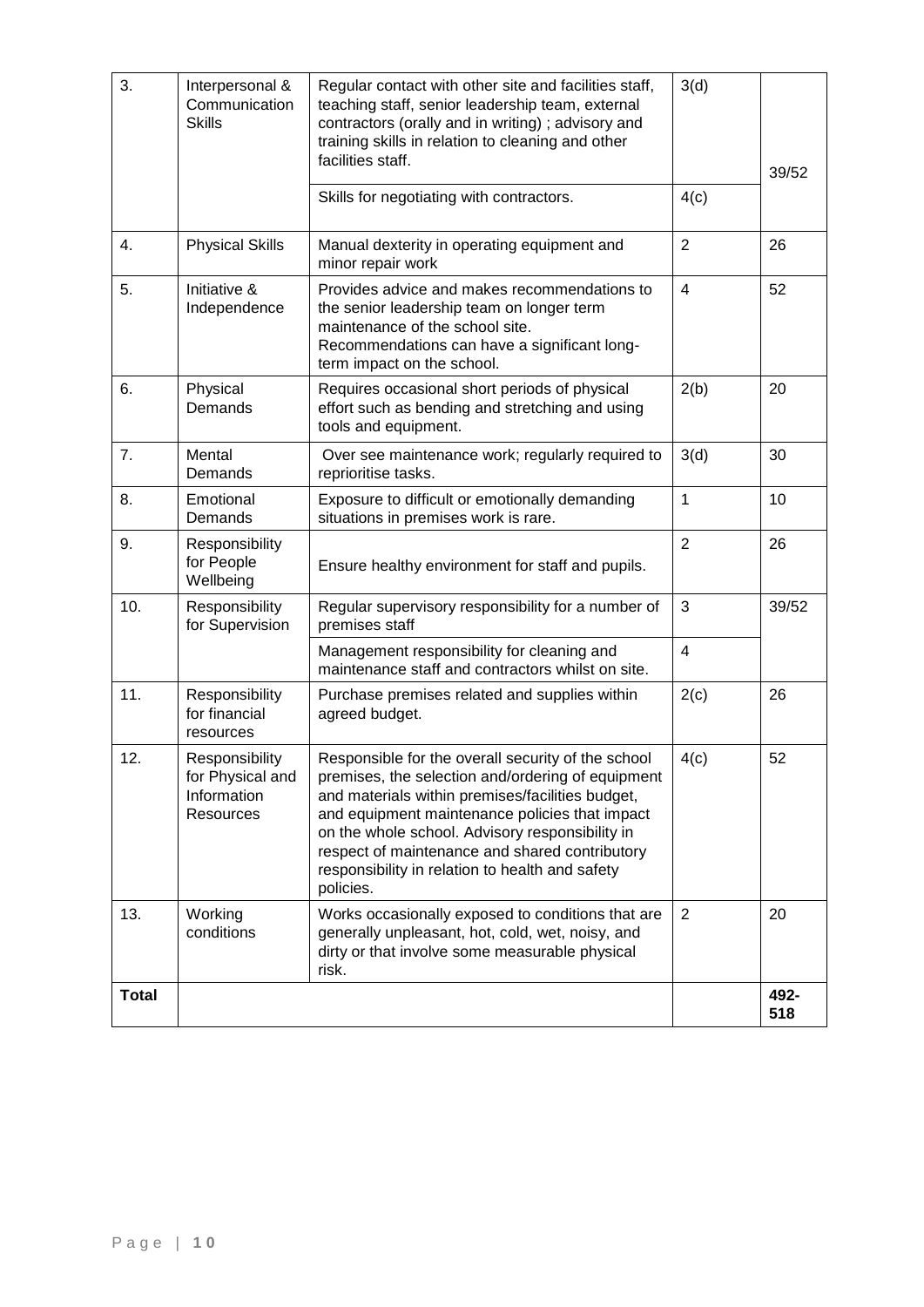## **Catering In-School 1**

## **Purpose of the role (job statement)**

To assist in the preparation, cooking and serving of food and beverages, as directed.

#### **Responsibilities**

#### Key duties:

- 1. Assist in the preparation, cooking and serving of food and beverages
- 2. Follow food hygiene and cleanliness in the kitchen in accordance with health and safety, food hygiene and COSHH regulations at all times
- 3. Operate kitchen equipment, following training
- 4. Undertake cleaning and washing up as directed in the kitchen and dining areas
- 5. Refill and replace sauces, condiments and other consumables.

Individuals in this role may also undertake some or all of the following:

- 1. Assist with moving and setting up dining furniture
- 2. Undertake cashier duties, and under supervision be responsible for operating a cash register.

- Food hygiene certificate.
- Some relevant experience working with food and / or in a kitchen environment.

|                | <b>NJC Job Evaluation Assessment</b>       |                                                                                                                                                                                                          |                 |              |  |  |
|----------------|--------------------------------------------|----------------------------------------------------------------------------------------------------------------------------------------------------------------------------------------------------------|-----------------|--------------|--|--|
| <b>Factor</b>  |                                            | <b>Relevant Job Information</b>                                                                                                                                                                          | <b>JE Level</b> | <b>Score</b> |  |  |
| 1.             | Knowledge                                  | Knowledge of a limited number of procedures<br>and equipment for preparing, serving and<br>assisting with cooking of food, relevant<br>hygiene requirements, gained through a short<br>induction period. | 1               | 20           |  |  |
| 2.             | <b>Mental Skills</b>                       | Straightforward decisions on tasks, such as<br>food preparation, cooking, washing up.<br>Jobholders report any issues to senior kitchen<br>staff.                                                        | 1               | 13           |  |  |
| 3.             | Interpersonal &<br>Communication<br>skills | Exchange of information with other catering<br>and dining area staff. Interaction with pupils to<br>ascertain needs.                                                                                     | 2               | 26           |  |  |
| $\mathbf{4}$ . | <b>Physical Skills</b>                     | Use of kitchen equipment, knives for food<br>preparation                                                                                                                                                 | 3               | 39           |  |  |
| 5.             | Initiative &<br>Independence               | Tasks are planned by senior kitchen staff and<br>allocated to the individual who performs these<br>under close supervision.                                                                              | 1               | 13           |  |  |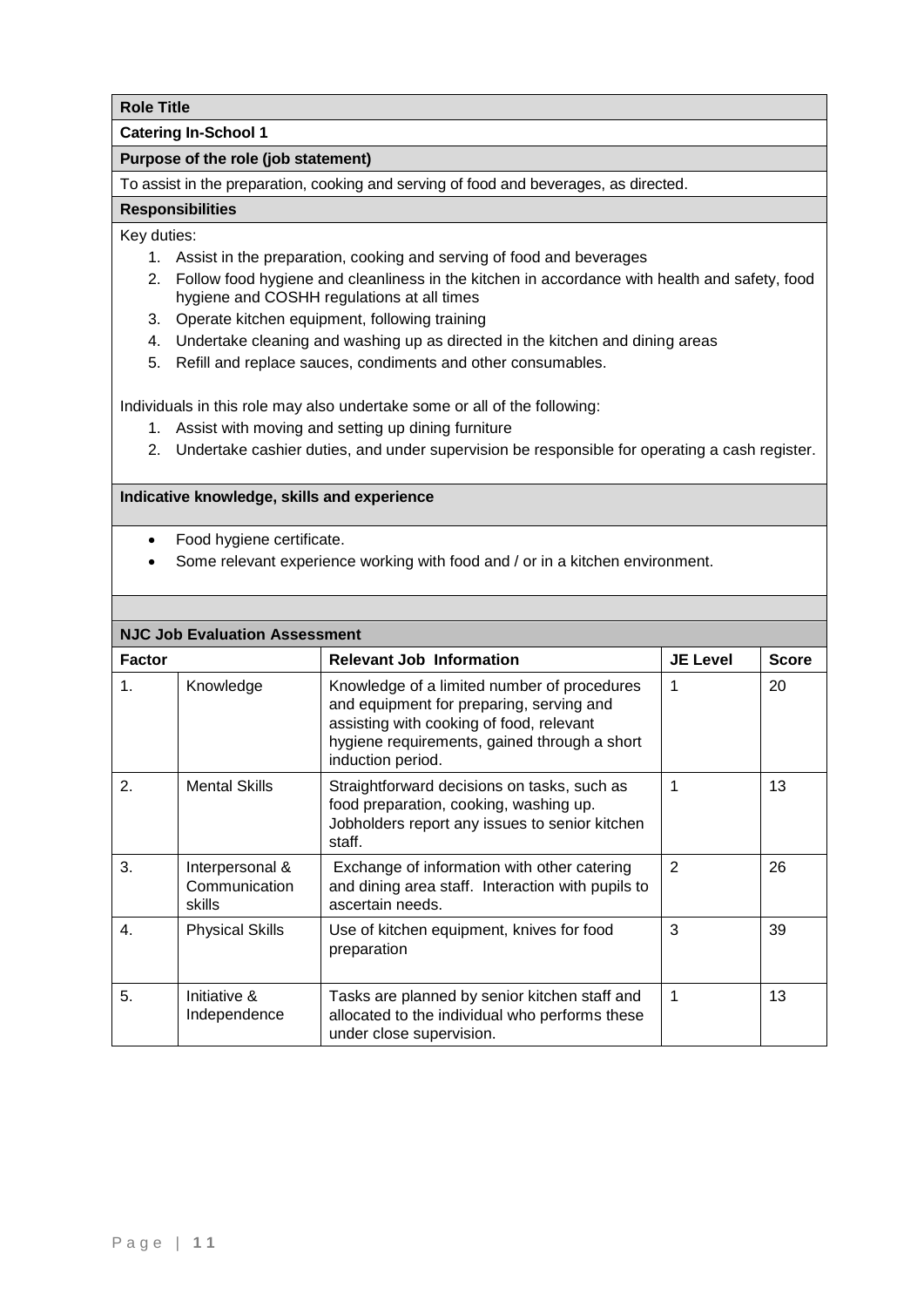|                | Physical, and         | and use of equipment, supplies and                  |                |       |
|----------------|-----------------------|-----------------------------------------------------|----------------|-------|
|                |                       |                                                     |                |       |
|                | Responsibility for    | Responsible for the safekeeping, cleanliness        | 2(e)           |       |
| 12.            |                       |                                                     |                | 26    |
|                |                       |                                                     |                |       |
|                |                       | Takes money for meals, operates cash register       |                |       |
|                | Resources             |                                                     | $\overline{2}$ |       |
|                | Financial             | or                                                  |                | 13/26 |
|                | Responsibility for    |                                                     |                |       |
| 11.            |                       | Little or no responsibility for financial resources | 1              |       |
|                |                       |                                                     |                |       |
|                |                       |                                                     |                |       |
|                | Supervision           | experienced staff.                                  |                |       |
| 10.            | Responsibility for    | May demonstrate own duties to new or less           | 1              | 13    |
|                |                       |                                                     |                |       |
|                | People Wellbeing      | and serving food                                    |                |       |
| 9.             | Responsibility for    | Provides basic services to pupils by preparing      | $\overline{2}$ | 26    |
|                |                       |                                                     |                |       |
|                | Demands               | situations is rare.                                 |                |       |
| 8.             | Emotional             | Exposure to difficult or emotionally demanding      | $\mathbf{1}$   | 10    |
|                |                       |                                                     |                |       |
|                |                       | hazardous area.                                     |                |       |
|                |                       | preparation, cooking, serving in potentially        |                |       |
|                |                       |                                                     |                |       |
| 7 <sub>1</sub> | <b>Mental Demands</b> | Sensory attention for medium periods for food       | 2(a)           | 20    |
|                |                       |                                                     |                |       |
|                |                       | considerable physical effort                        |                |       |
|                |                       | food containers. Requires ongoing                   |                |       |
|                |                       | involves carrying weights, such as saucepans,       |                |       |
|                |                       |                                                     |                |       |
|                | Demands               | with food preparation, cooking and serving,         |                |       |
|                | Physical              | Standing for periods of time whilst involved        | 3(a)           | 30    |
| 6.             |                       |                                                     |                |       |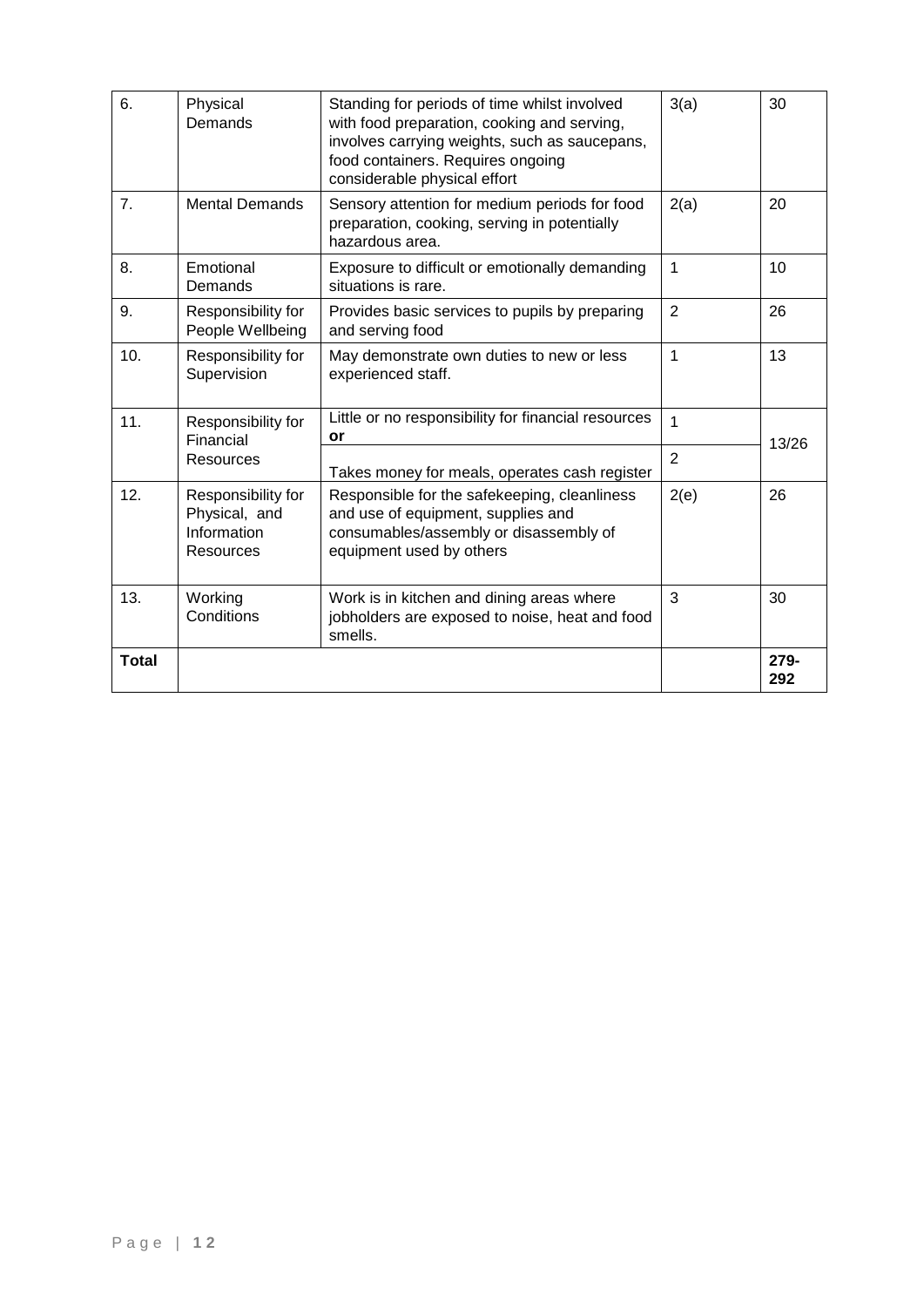## **Catering In-School 2**

#### **Purpose of the role (job statement)**

To undertake the preparation, cooking and service of food and beverages plus other related catering duties, as directed by the cook / chef.

## **Responsibilities**

Key duties:

- 1. Prepare, cook and serve food and beverages, as directed
- 2. Operate kitchen equipment, following training
- 3. Follow food hygiene and cleanliness in the kitchen in accordance with health and safety, food hygiene and COSHH regulations at all times
- 4. Prepare and clear kitchen and dining areas
- 5. Undertake cleaning and washing up as directed in the kitchen and dining areas
- 6. Check delivery of food and other catering consumables from designated suppliers and be responsible for refilling and replacing sauces, condiments and other consumables
- 7. Allocate tasks and oversee work of catering assistants.

Individuals in this role may also undertake some or all of the following:

- 1. Undertake cashier duties be responsible for operating a cash register and all monies during service
- 2. Assist in moving and setting up dining furniture
- 3. Assist with delivering catering for functions.

- Food hygiene certificate.
- Working at or towards national occupational standards (NOS) for food preparation and cooking and knowledge / skills equivalent to current national qualifications in food preparation and cooking Level 2.

| <b>NJC Job Evaluation Assessment</b> |                                            |                                                                                                                                                                                                                                                                                            |                 |              |  |
|--------------------------------------|--------------------------------------------|--------------------------------------------------------------------------------------------------------------------------------------------------------------------------------------------------------------------------------------------------------------------------------------------|-----------------|--------------|--|
| <b>Factor</b>                        |                                            | <b>Relevant Job Information</b>                                                                                                                                                                                                                                                            | <b>JE Level</b> | <b>Score</b> |  |
| 1.                                   | Knowledge                                  | Knowledge of a range of procedures for<br>preparing, cooking and serving food, relevant<br>hygiene requirements gained through on the<br>job training or previous experience.<br>Knowledge and skills equivalent to level 2<br>national qualifications in food preparation and<br>cooking. | 2               | 40           |  |
| 2.                                   | <b>Mental Skills</b>                       | Deals with day to day problems. Reconciles<br>deliveries against delivery notes Follows rules<br>that are laid down by the cook / chef.                                                                                                                                                    | 2               | 26           |  |
| 3.                                   | Interpersonal &<br>Communication<br>skills | Exchange of information with other catering<br>and dining area staff. Interaction with pupils to<br>ascertain needs.                                                                                                                                                                       | 2               | 26           |  |
| 4.                                   | <b>Physical Skills</b>                     | Use of kitchen equipment, knives for<br>preparation, cooking of food                                                                                                                                                                                                                       | 3               | 39           |  |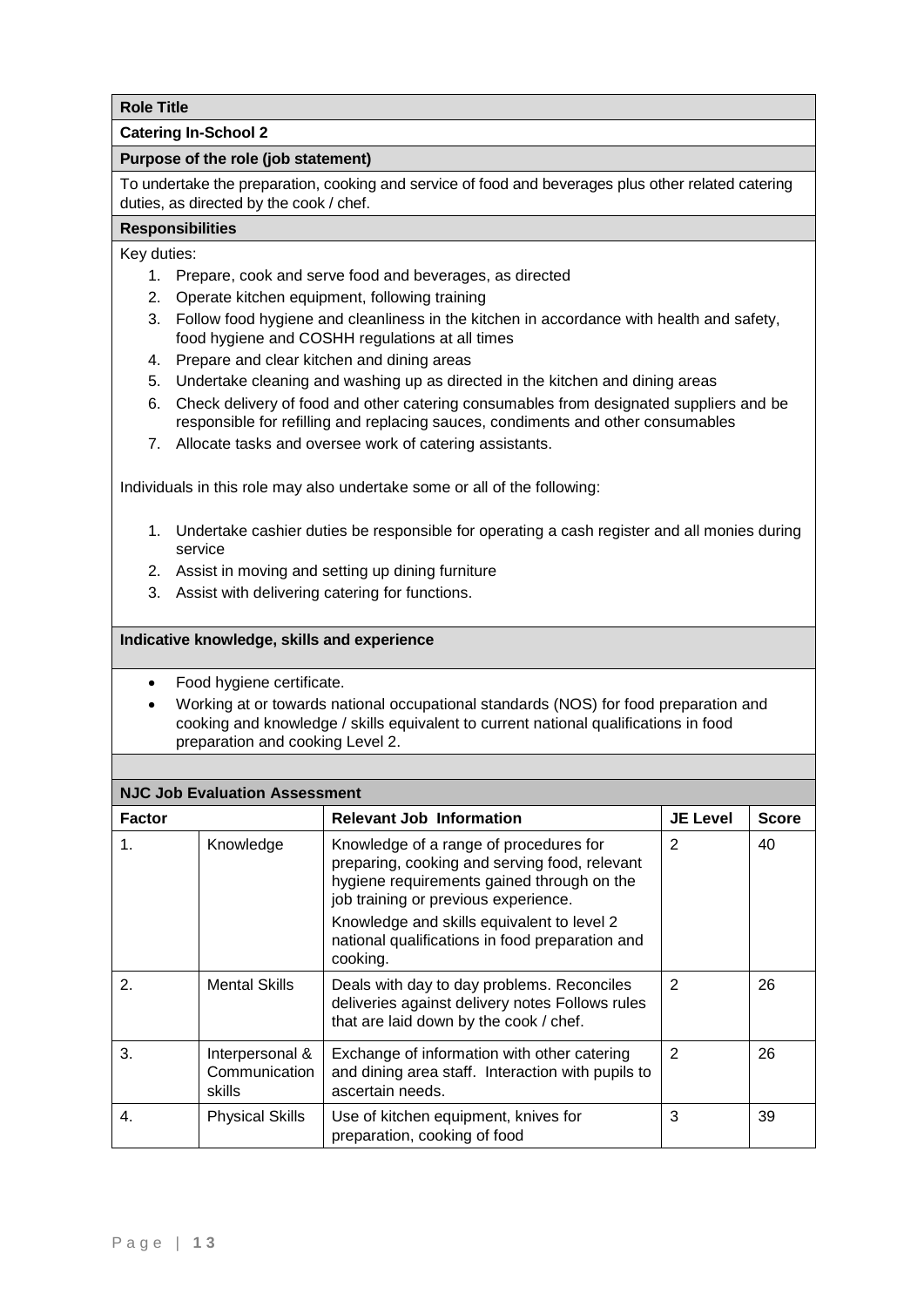| 5.           | Initiative &<br>Independence                                          | Generally works from instructions, but makes<br>some decisions involving initiative, for<br>example allocating work.                                                                                              | $\overline{2}$ | 26          |
|--------------|-----------------------------------------------------------------------|-------------------------------------------------------------------------------------------------------------------------------------------------------------------------------------------------------------------|----------------|-------------|
| 6.           | Physical<br>Demands                                                   | Standing for periods of time whilst involved<br>with food preparation, cooking and serving;<br>involves carrying weights, such as saucepans,<br>food containers. Requires ongoing<br>considerable physical effort | 3(a)           | 30          |
| 7.           | Mental<br>Demands                                                     | Sensory attention for medium periods for food<br>preparation, cooking, serving in potentially<br>hazardous area.                                                                                                  | $\overline{2}$ | 20          |
| 8.           | Emotional<br>Demands                                                  | Exposure to difficult or emotionally demanding<br>situations is rare.                                                                                                                                             | $\mathbf{1}$   | 10          |
| 9.           | Responsibility<br>for People's<br>Wellbeing                           | Provides basic services to pupils by cooking<br>and serving food                                                                                                                                                  | $\overline{2}$ | 26          |
| 10.          | Responsibility<br>for Supervision                                     | Allocates tasks to other catering staff.                                                                                                                                                                          | $\overline{2}$ | 26          |
| 11.          | Responsibility<br>for Financial                                       | Little or no responsibility for financial<br>resources or                                                                                                                                                         | $\mathbf{1}$   | 13/26       |
|              | resources                                                             | Takes money for meals, operates cash<br>register                                                                                                                                                                  | $\overline{2}$ |             |
| 12.          | Responsibility<br>for Physical<br>and Information<br><b>Resources</b> | Responsible for the safekeeping, cleanliness<br>and use of equipment, supplies and<br>consumables.                                                                                                                | 2(e)           | 26          |
| 13.          | Working<br>Conditions                                                 | Work is in kitchen and dining areas where<br>jobholders are exposed to noise, heat and<br>food smells.                                                                                                            | 3              | 30          |
| <b>Total</b> |                                                                       |                                                                                                                                                                                                                   |                | 338-<br>351 |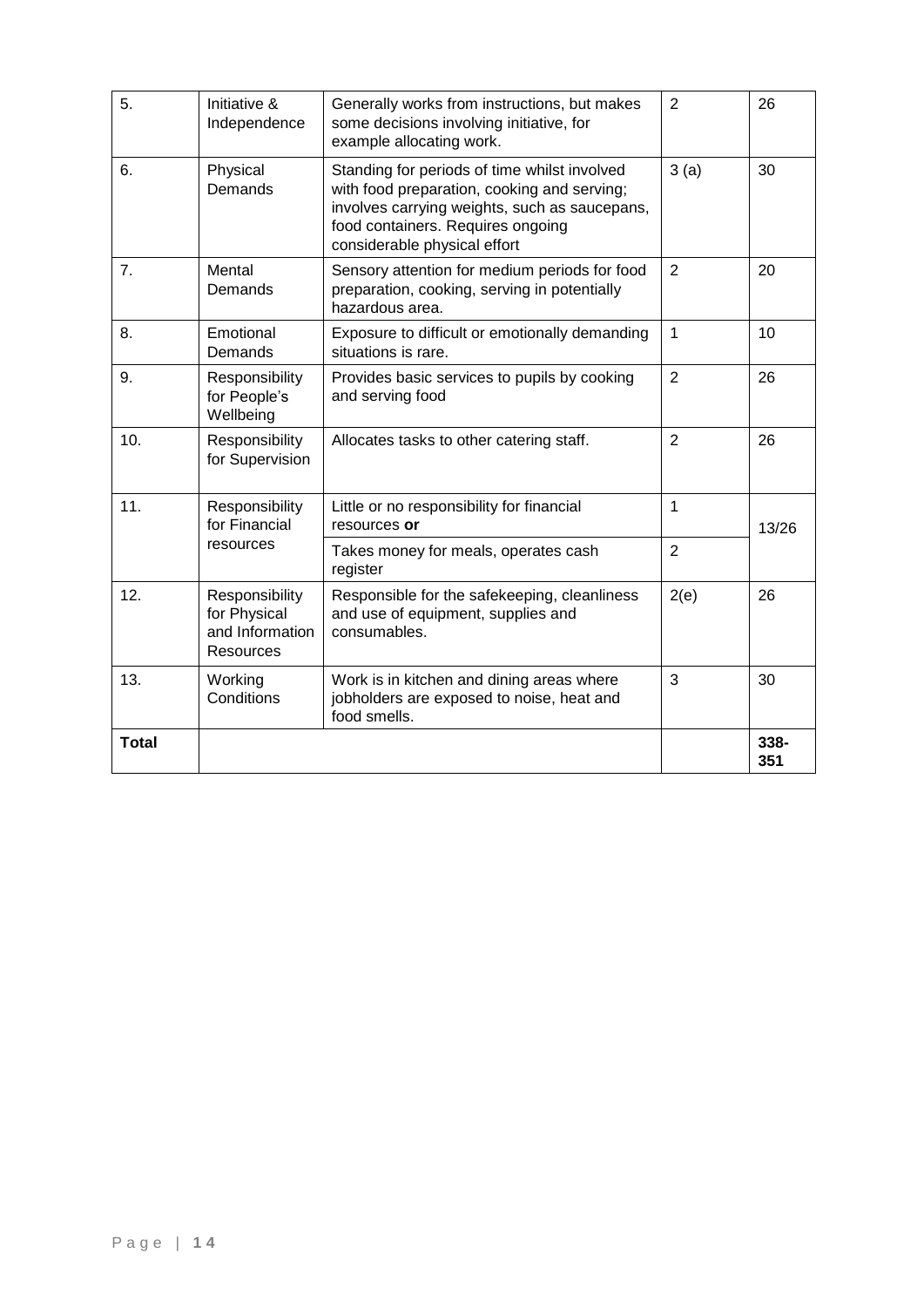#### **Catering In-School 3**

To take responsibility for the safe, effective and efficient operation of all activities within the kitchen, including the planning, preparation and cooking of meals to a **limited** choice menu.

#### **Responsibilities**

Key duties:

- 1. Plan and prepare balanced limited choice menus according to nutritional standards and taking into account the dietary needs of pupils, their varied cultural and religious backgrounds, and costs and budgets
- 2. Prepare, cook and oversee the cooking of food
- 3. Organise and supervise the work of other kitchen staff, including ensuring they have been adequately trained
- 4. Operate and ensuring maintenance of kitchen equipment, following training
- 5. Maintain high standards of food hygiene and cleanliness in the kitchen in accordance with health and safety, food hygiene and COSHH regulations at all times
- 6. Order food, beverages and other commodities from designated suppliers and ensure hygienic storage in accordance with domestic and catering standards.

Individuals in this role may also undertake some or all of the following:

- 1. Reconcile cash
- 2. Cater for functions.

- Food hygiene certificate.
- Working at or towards national occupational standards (NOS) for catering and knowledge / skills equivalent to current national qualifications level 3.

| <b>NJC Job Evaluation Assessment</b> |                                                   |                                                                                                                                                                                                                                                                                                                                                        |                    |              |  |
|--------------------------------------|---------------------------------------------------|--------------------------------------------------------------------------------------------------------------------------------------------------------------------------------------------------------------------------------------------------------------------------------------------------------------------------------------------------------|--------------------|--------------|--|
| <b>Factor</b>                        |                                                   | <b>Relevant Job Information</b>                                                                                                                                                                                                                                                                                                                        | JE<br>Level        | <b>Score</b> |  |
| 1.                                   | Knowledge                                         | Knowledge of range of techniques, procedures and<br>practices, some of which are relatively complicated, for<br>preparing, cooking and serving food, menu planning,<br>relevant hygiene requirements. Gained through formal<br>training or equivalent or on the job Knowledge and skills<br>equivalent to national qualifications level 3 in catering. | 3                  | 60           |  |
| 2.                                   | <b>Mental Skills</b>                              | Work in accordance with set procedures and involves<br>short term planning (for example menu planning, food<br>ordering) and responding to equipment breakdown or<br>supplier issues. Resolves problems in relation to<br>supplies, staff, and pupil requirements.                                                                                     | 3                  | 39           |  |
| 3.                                   | Interpersonal &<br>Communication<br><b>Skills</b> | Skills required to communicate with other kitchen staff,<br>the Head teacher and external organisations (e.g. food<br>suppliers) on issues such as menu planning<br>and/ordering of goods. Motivates, trains catering staff.<br>Negotiating and persuasive skills used with food<br>suppliers                                                          | 3(b)<br>and<br>(c) | 39           |  |
| 4                                    | <b>Physical Skills</b>                            | Use of kitchen equipment, knives for preparation,<br>cooking of food.                                                                                                                                                                                                                                                                                  | 3                  | 39           |  |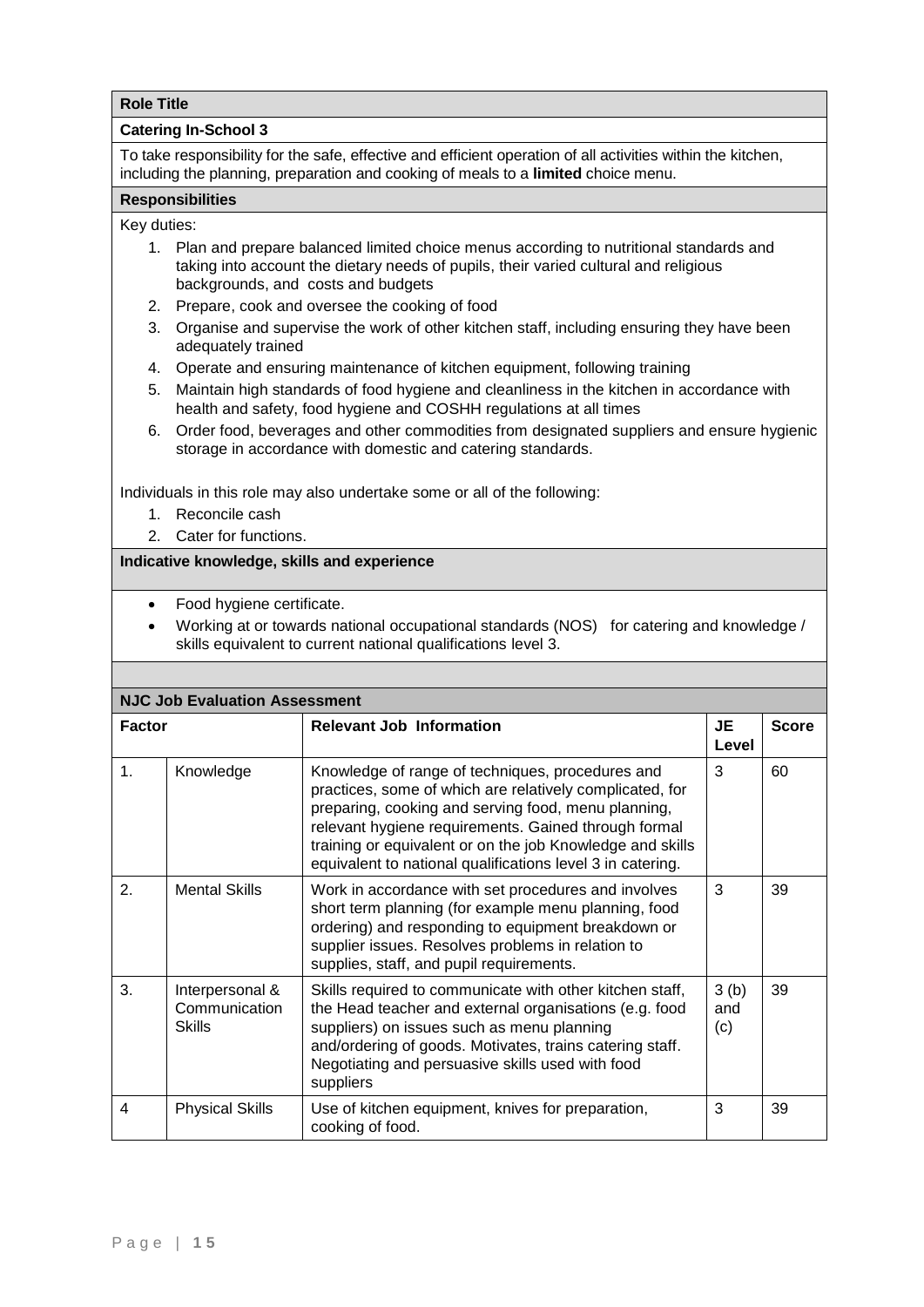| 5.           | Initiative &<br>Independence                                          | Makes decisions regarding own and other kitchen staff<br>work, including setting menus, ordering goods and<br>maintaining kitchen to required standard.                                                              | 3              | 39          |
|--------------|-----------------------------------------------------------------------|----------------------------------------------------------------------------------------------------------------------------------------------------------------------------------------------------------------------|----------------|-------------|
| 6.           | Physical<br>Demands                                                   | Standing for periods of time whilst preparing, cooking<br>and serving food; involves carrying weights, such as<br>saucepans, food containers. Requires ongoing<br>considerable effort                                | 3              | 30          |
| 7.           | <b>Mental Demands</b>                                                 | Sensory attention for medium periods for cooking and<br>food preparation enhanced mental attention for food<br>ordering, menus.                                                                                      | $\overline{2}$ | 20          |
| 8.           | Emotional<br>Demands                                                  | Exposure to difficult or emotionally demanding<br>situations is rare.                                                                                                                                                | $\mathbf{1}$   | 10          |
| 9.           | Responsibility for<br>People<br>Wellbeing                             | Provides basic services to pupils by cooking and<br>serving food / taking monies at meal times. May have<br>some contact with pupils outside of the kitchen<br>environment, such as in healthy eating presentations. | $\overline{2}$ | 26          |
| 10.          | Responsibility for<br>Supervision                                     | Supervises a team of catering staff.                                                                                                                                                                                 | 3              | 39          |
| 11.          | Responsibility for<br>Financial                                       | Little or no responsibility                                                                                                                                                                                          | $\mathbf{1}$   | 13/26       |
|              | <b>Resources</b>                                                      | Reconciles cash takings                                                                                                                                                                                              | $\overline{2}$ |             |
| 12.          | Responsibility for<br>Physical and<br>Information<br><b>Resources</b> | Selects and/orders supplies and consumables                                                                                                                                                                          | 2(g)           | 26          |
| 13.          | Working<br>Conditions                                                 | Work is in kitchen and dining areas where jobholders<br>are exposed to noise, heat and food smells.                                                                                                                  | 3              | 30          |
| <b>Total</b> |                                                                       |                                                                                                                                                                                                                      |                | 410-<br>423 |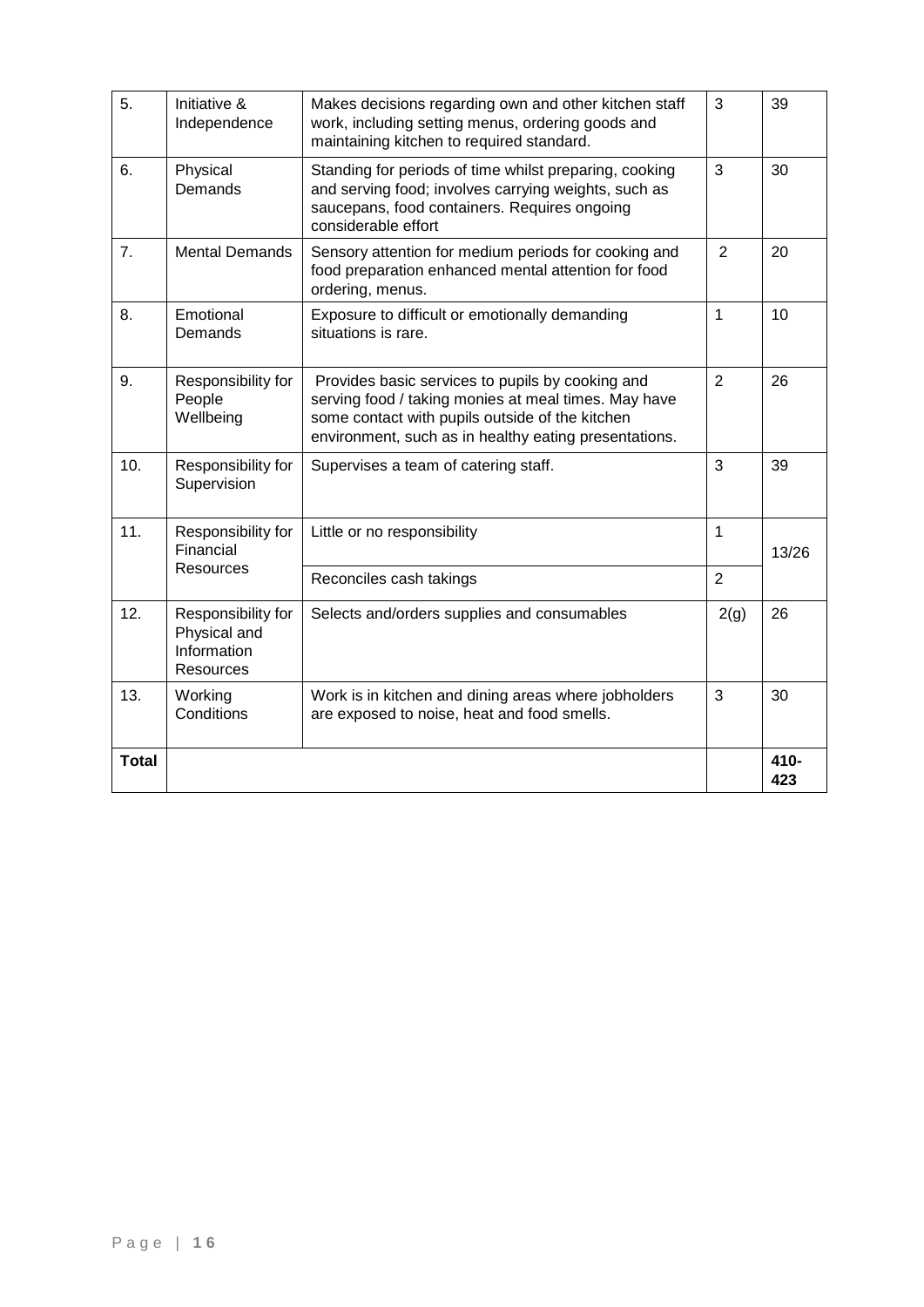**Catering In-School 4**

#### **Purpose of the role (job statement)**

To take responsibility for the safe, effective and efficient operation of all activities within the kitchen, including the planning, preparation and cooking of **multi-choice** meals.

#### **Responsibilities**

Key duties:

- 1. Plan and prepare balanced multi-choice menus according to nutritional standards and taking into account the dietary needs and preferences of pupils, their varied cultural and religious backgrounds, and costs and budgets
- 2. Prepare, cook and oversee the cooking of a range of food items.
- 3. Organise and manage the work of other kitchen staff, including ensuring they have been adequately trained
- 4. Operate and ensuring maintenance of kitchen equipment, following training
- 5. Maintain high standards of food hygiene and cleanliness in the kitchen in accordance with health and safety, food hygiene and COSHH regulations at all times
- 6. Order food, beverages and other commodities from designated suppliers and ensure hygienic storage in accordance with domestic and catering standards.

Individuals in this role may also undertake some or all of the following:

- 1. Reconcile cash
	- 2. Cater for functions.

#### **Indicative knowledge, skills and experience**

• Food hygiene certificate.

 Working at or towards national occupational standards (NOS) for professional catering and knowledge / skills equivalent to current national qualifications level 3 plus experience of largescale catering including specialist diets.

| <b>NJC Job Evaluation Assessment</b> |                                            |                                                                                                                                                                                                                                                                                                                                                                                                                          |                 |              |  |
|--------------------------------------|--------------------------------------------|--------------------------------------------------------------------------------------------------------------------------------------------------------------------------------------------------------------------------------------------------------------------------------------------------------------------------------------------------------------------------------------------------------------------------|-----------------|--------------|--|
| <b>Factor</b>                        |                                            | <b>Relevant Job Information</b>                                                                                                                                                                                                                                                                                                                                                                                          | <b>JE Level</b> | <b>Score</b> |  |
| 1 <sub>1</sub>                       | Knowledge                                  | Practical and procedural knowledge of<br>techniques, procedures and practices for<br>preparing, cooking and serving food, menu<br>planning, relevant hygiene requirements;<br>formal off the job training and induction or<br>equivalent experience<br>Knowledge and skills equivalent to national<br>qualifications level 3 in professional cookery<br>plus experience of large-scale catering and<br>specialist diets. | 4               | 80           |  |
| 2.                                   | <b>Mental Skills</b>                       | Work in accordance with catering procedures<br>and involves short term planning (for example<br>multi-choice menu planning, catering themes<br>for term, food ordering) and responding to<br>equipment breakdown or supplier issues.                                                                                                                                                                                     | 3               | 39           |  |
| 3.                                   | Interpersonal &<br>Communication<br>skills | Skills required to communicate other kitchen<br>staff, the Head teacher and external<br>organisations (e.g. food suppliers) on issues<br>such as menu planning and/ordering of goods;<br>Motivates, trains catering staff. Negotiating and<br>persuasive skills used with food suppliers                                                                                                                                 | 3(b)(c)         | 39           |  |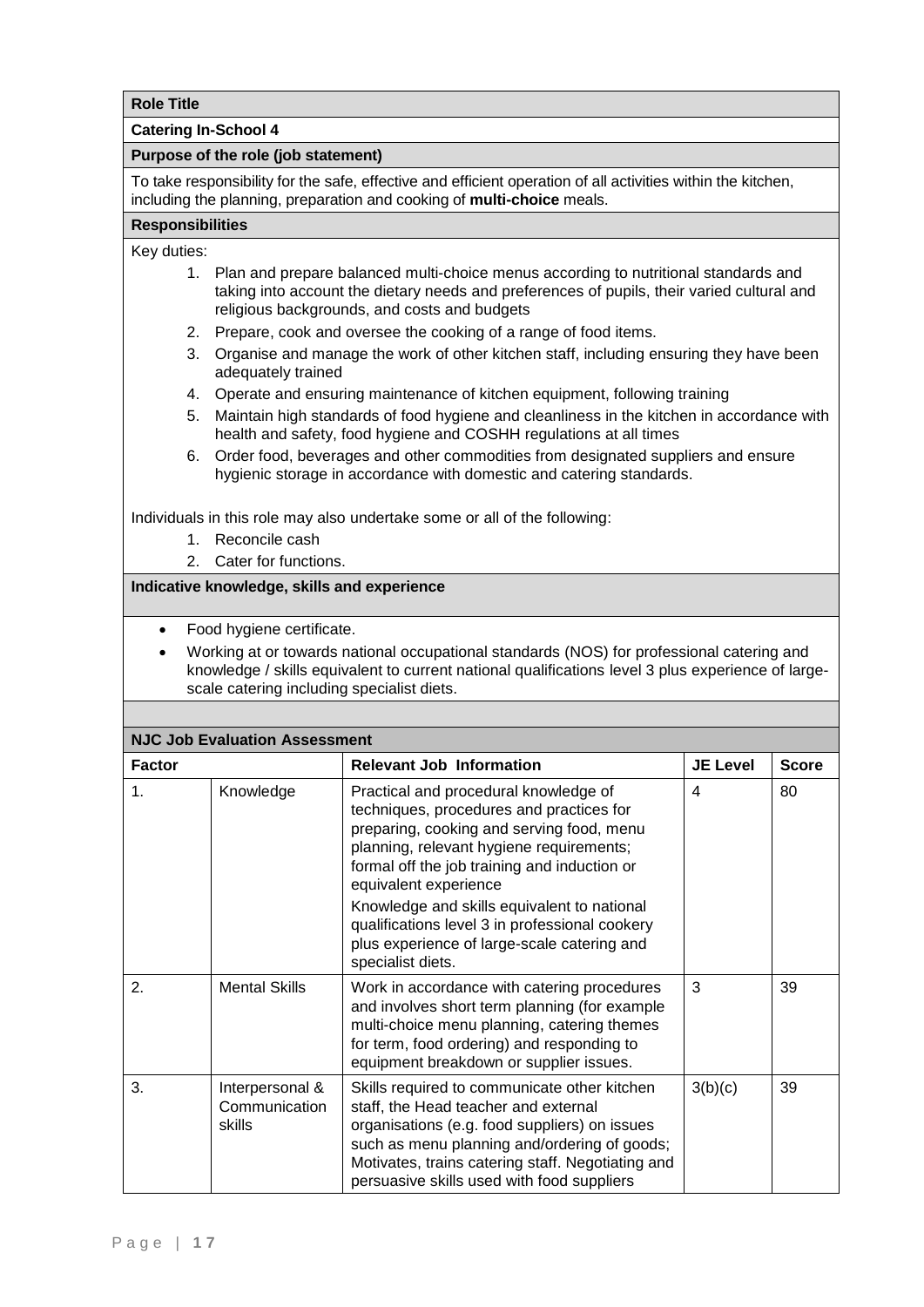| 4            | <b>Physical Skills</b>                                         | Use of kitchen equipment, knives for<br>preparation, cooking of food.                                                                                                                                                 | 3              | 39  |
|--------------|----------------------------------------------------------------|-----------------------------------------------------------------------------------------------------------------------------------------------------------------------------------------------------------------------|----------------|-----|
| 5.           | Initiative &<br>Independence                                   | Organises the work of the kitchen, ordering<br>goods and maintaining kitchen to required<br>standards.                                                                                                                | $\overline{4}$ | 52  |
| 6.           | Physical<br>Demands                                            | Standing for periods of time whilst preparing,<br>cooking and serving food; involves carrying<br>weights, such as saucepans, food containers.<br>Requires ongoing considerable effort                                 | 3a             | 30  |
| 7.           | Mental<br>Demands                                              | Sensory attention for medium periods for<br>cooking and food preparation enhanced<br>mental attention for food ordering, menus.<br>Catering duties are frequent interrupted,<br>including to deal with service issues | 3              | 30  |
| 8.           | Emotional<br>Demands                                           | Exposure to difficult or emotionally demanding<br>situations is rare.                                                                                                                                                 | $\mathbf{1}$   | 10  |
| 9.           | Responsibility<br>for People<br>Wellbeing                      | Provides basic services to pupils by cooking<br>and serving a range of food. May have some<br>contact with pupils outside of the kitchen<br>environment, such as in healthy eating<br>presentations.                  | $\overline{2}$ | 26  |
| 10.          | Responsibility<br>for Supervision                              | Supervises/manages a team of catering staff                                                                                                                                                                           | 3              | 39  |
| 11.          | Responsibility<br>for financial<br>resources                   | Works within weekly budget for school meals.                                                                                                                                                                          | 2(c)           | 26  |
| 12.          | Responsibility<br>for Physical and<br>Information<br>Resources | Selects and/orders a range of catering<br>supplies and consumables                                                                                                                                                    | 3(e)           | 39  |
| 13.          | Working<br>conditions                                          | Work is in kitchen and dining areas where<br>jobholders are exposed to noise, heat and food<br>smells.                                                                                                                | 3              | 30  |
| <b>Total</b> |                                                                |                                                                                                                                                                                                                       |                | 479 |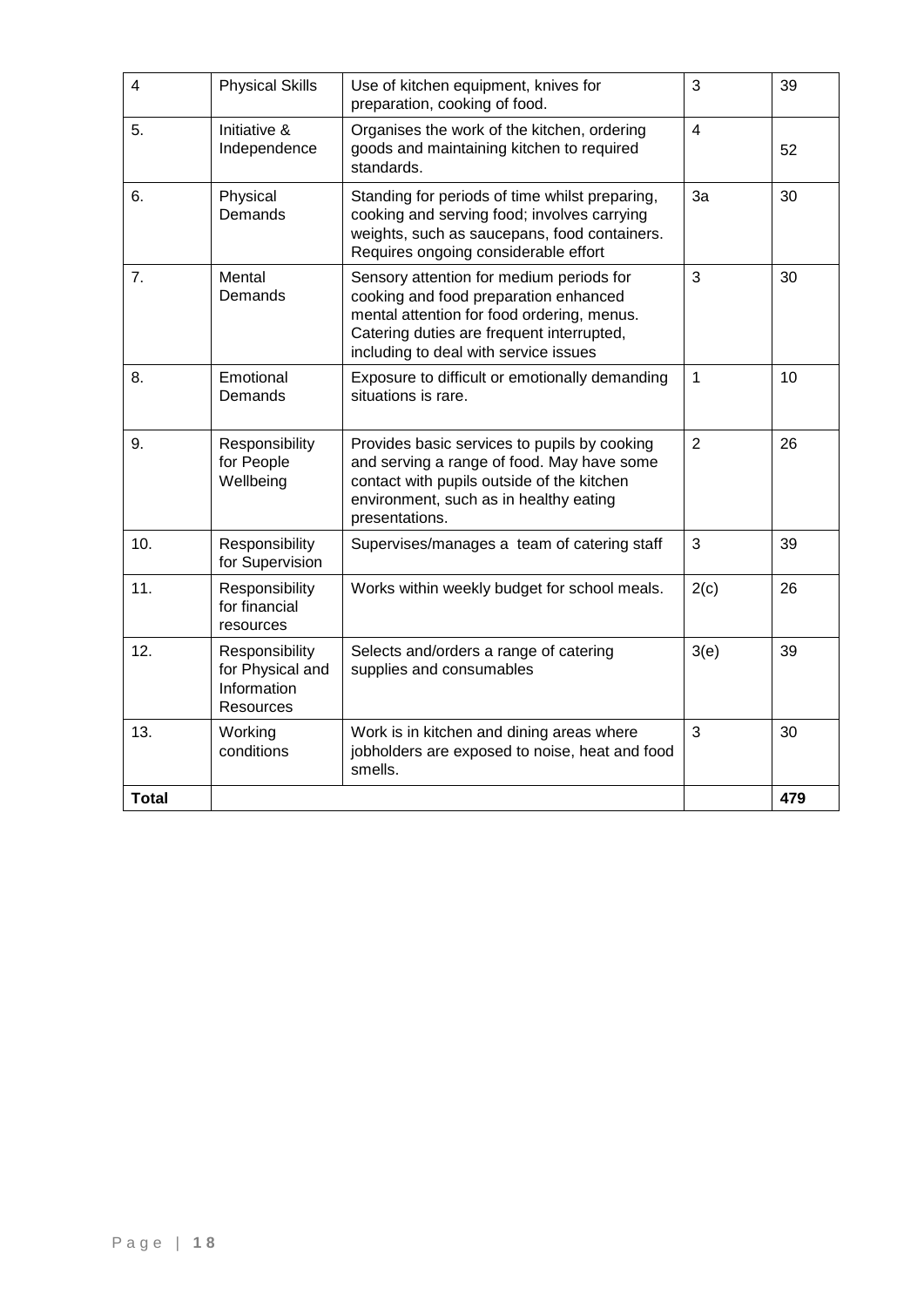## **Catering In-School 5**

#### **Purpose of the role (job statement)**

To be responsible for the safe, effective and efficient operation of all aspects of catering services within one or more schools.

## **Responsibilities**

Key duties:

- 1. Take responsibility for preparation, cooking and service of food in one or more schools
- 2. Assist with the development of school policies and procedures relating to catering services
- 3. Plan, operate and control the production and service of food-related duties, setting out programmes of work and supervising other catering staff
- 4. Devise, plan and prepare balanced multi and/or limited choice menus with the cook(s) ,in accordance with nutritional standards, considering the dietary needs and preferences of pupils and varied cultural and religious backgrounds and that are cost within the allocated budgets
- 5. Order food goods and other commodities from suppliers within the agreed school(s) catering budget
- 6. Take responsibility for the cleanliness of equipment, the kitchen and dining areas in school(s)
- 7. Maintain high standards of food hygiene and cleanliness in the kitchen in accordance with health and safety, food hygiene and COSHH regulations at all times
- 8. Ensure storage and management of food and other consumables in line with health and safety and hygiene regulations.

Individuals in this role may also undertake some or all of the following:

- 1. Organise catering for functions sometimes resulting in income generation.
- 2. Promote healthy eating within the school, this may include presenting to pupils within classes
- 3. Test / develop new food products / menus.

- Catering management experience.
- Food hygiene certificate.
- Knowledge / skills equivalent to current national qualifications level 4, experience of large scale catering.

| <b>NJC Job Evaluation Assessment</b> |           |                                                                                                                                                                                                                                                                                                                                                                                                                                                               |                 |              |  |  |
|--------------------------------------|-----------|---------------------------------------------------------------------------------------------------------------------------------------------------------------------------------------------------------------------------------------------------------------------------------------------------------------------------------------------------------------------------------------------------------------------------------------------------------------|-----------------|--------------|--|--|
| <b>Factor</b>                        |           | <b>Relevant Job Information</b>                                                                                                                                                                                                                                                                                                                                                                                                                               | <b>JE Level</b> | <b>Score</b> |  |  |
|                                      | Knowledge | Knowledge of techniques, procedures, practices for<br>managing catering service, preparing, cooking and<br>serving of food, relevant hygiene requirements<br>acquired though several years of training,<br>qualifications or experience. Business and<br>marketing knowledge for income generation.<br>Knowledge and skills equivalent to national<br>qualifications level 4 in catering, business<br>management, plus experience of large scale<br>catering. | 5               | 100          |  |  |